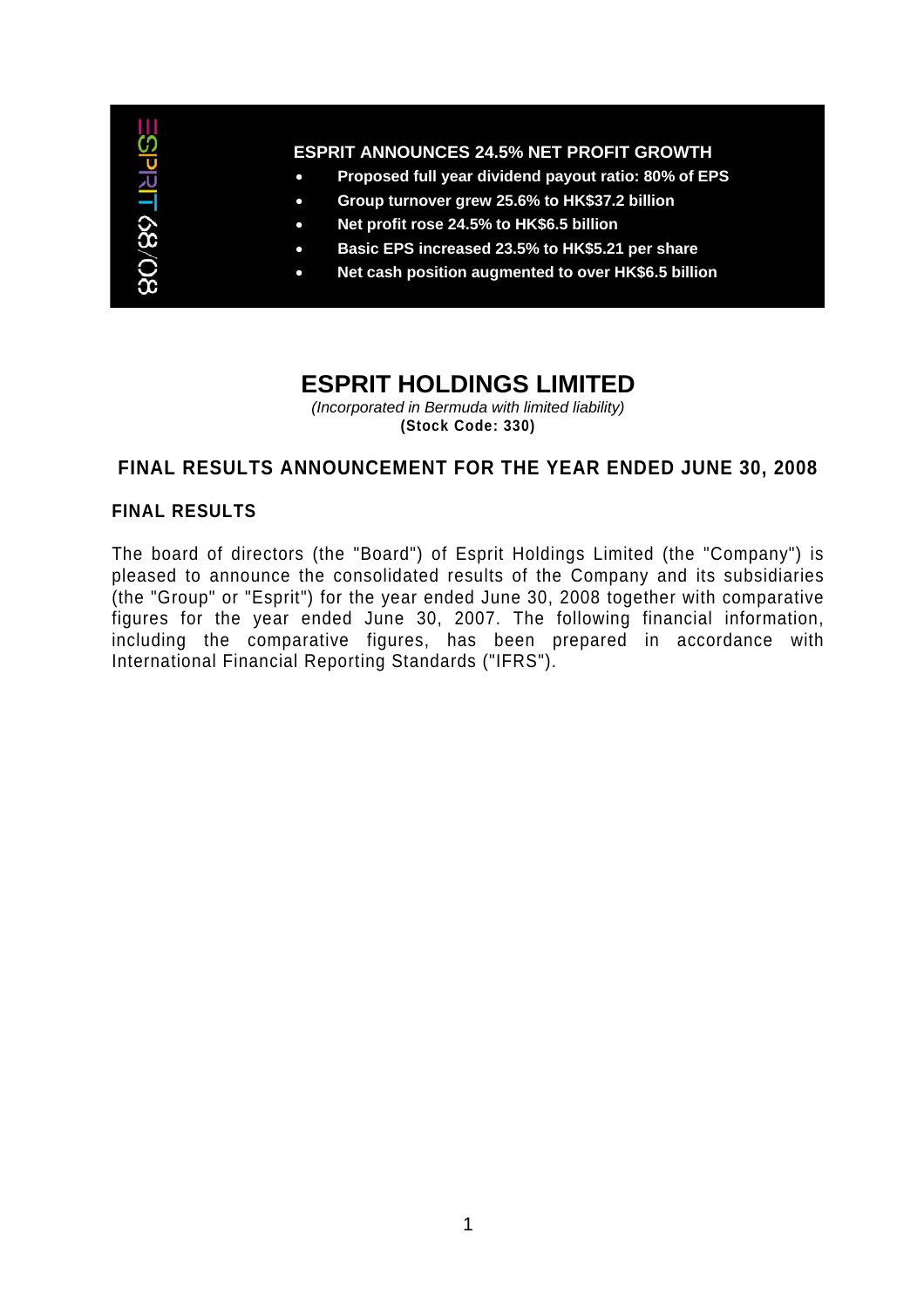# **CONSOLIDATED INCOME STATEMENT**

| For the year ended June 30,<br>2008 |                     | 2007         |
|-------------------------------------|---------------------|--------------|
| <b>Notes</b>                        | <b>HK\$ million</b> | HK\$ million |
| $\overline{2}$                      | 37,227              | 29,640       |
|                                     | (17, 257)           | (13, 755)    |
|                                     | 19,970              | 15,885       |
|                                     | (4, 426)            | (3, 514)     |
|                                     | (2,918)             | (2, 325)     |
|                                     | (750)               | (597)        |
|                                     | (4, 155)            | (3, 190)     |
| 3                                   | 7,721               | 6,259        |
|                                     | 190                 | 149          |
|                                     | 145                 | 130          |
|                                     | 8,056               | 6,538        |
| $\overline{4}$                      | (1,606)             | (1, 358)     |
|                                     | 6,450               | 5,180        |
| 5                                   | 5,219               | 3,916        |
|                                     |                     |              |
| 6                                   | HK\$5.21            | HK\$4.22     |
| 6                                   | HK\$5.15            | HK\$4.16     |
|                                     | HK\$4.20            | HK\$3.18     |
|                                     |                     |              |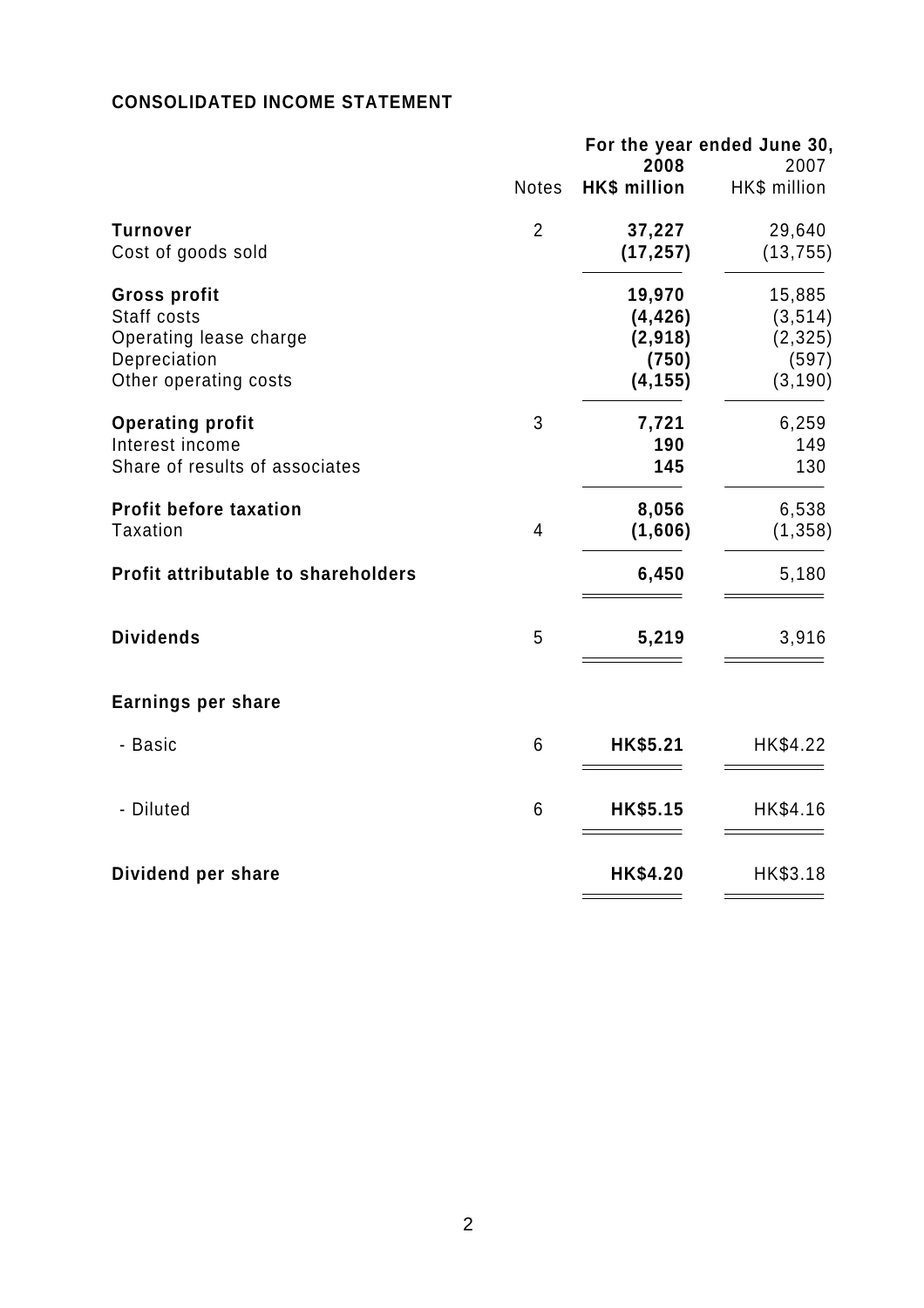# **CONSOLIDATED BALANCE SHEET**

|                                              |                |              | As at June 30, |
|----------------------------------------------|----------------|--------------|----------------|
|                                              |                | 2008         | 2007           |
|                                              | Notes          | HK\$ million | HK\$ million   |
| <b>Non-current assets</b>                    |                |              |                |
| Intangible assets                            |                | 2,121        | 2,057          |
| Property, plant and equipment                |                | 3,395        | 2,525          |
| Other investments                            |                | 7            | 7              |
| Investments in associates                    |                | 583          | 406            |
| Prepaid lease payments                       |                | 170          | 175            |
| Deferred tax assets                          |                | 510          | 396            |
|                                              |                | 6,786        | 5,566          |
| <b>Current assets</b>                        |                |              |                |
| Inventories                                  |                | 3,170        | 2,192          |
| Debtors, deposits and prepayments            | $\overline{7}$ | 5,332        | 3,991          |
| Amounts due from associates                  |                | 83           | 48             |
| Bank balances and cash                       |                | 2,767        | 1,829          |
| Short-term bank deposits                     |                | 3,754        | 3,403          |
|                                              |                | 15,106       | 11,463         |
| <b>Current liabilities</b>                   |                |              |                |
| Creditors and accrued charges                | 8              | 4,571        | 3,637          |
| <b>Taxation</b>                              |                | 989          | 933            |
|                                              |                | 5,560        | 4,570          |
|                                              |                |              |                |
| <b>Net current assets</b>                    |                | 9,546        | 6,893          |
|                                              |                |              |                |
| <b>Total assets less current liabilities</b> |                | 16,332       | 12,459         |
|                                              |                |              |                |
| <b>Equity</b><br>Share capital               |                | 124          | 123            |
| Reserves                                     |                | 15,820       | 11,958         |
|                                              |                |              |                |
| <b>Shareholders' funds</b>                   |                | 15,944       | 12,081         |
| <b>Non-current liabilities</b>               |                |              |                |
| Deferred tax liabilities                     |                | 388          | 378            |
|                                              |                | 16,332       | 12,459         |
|                                              |                |              |                |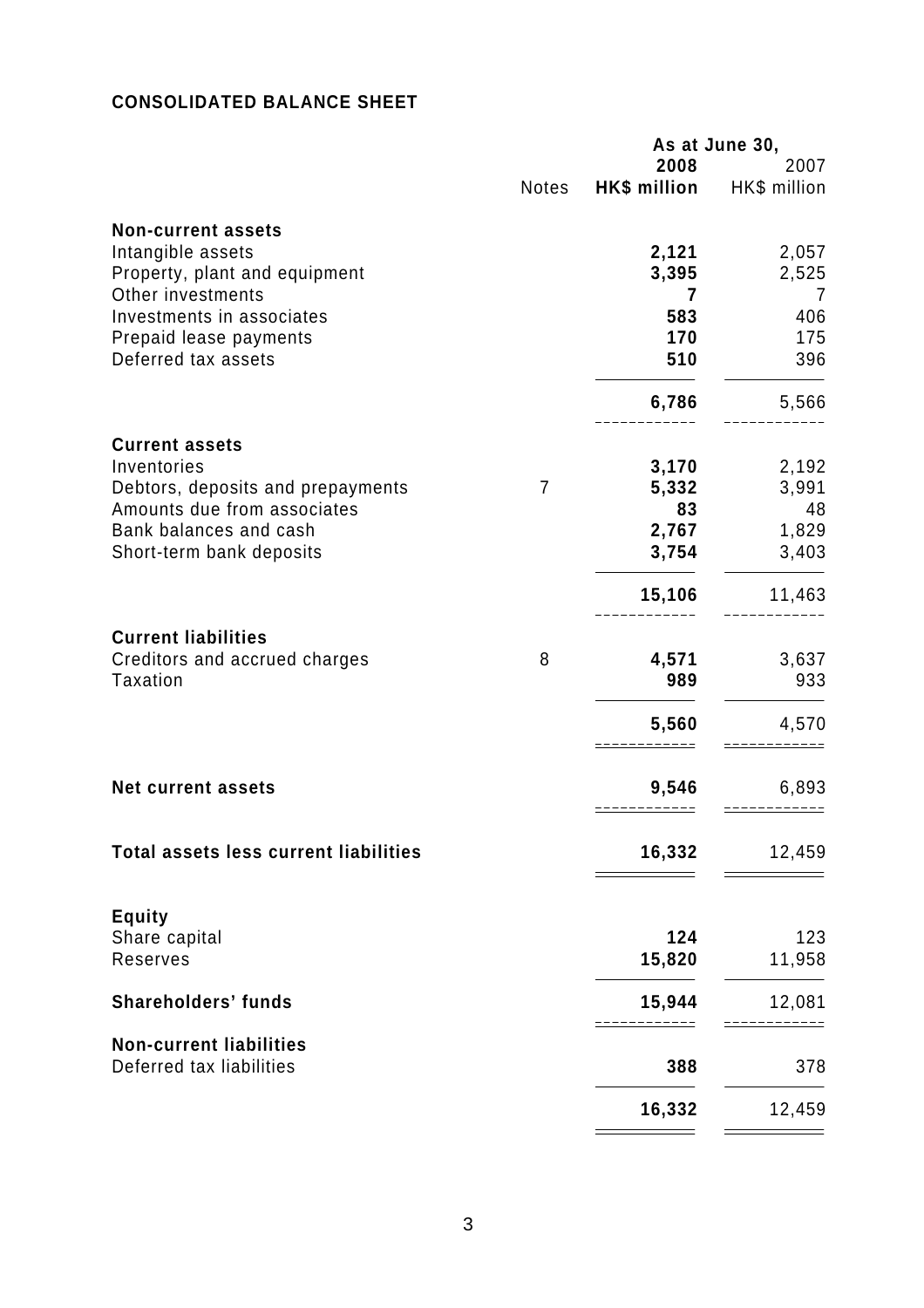# **NOTES TO THE CONSOLIDATED FINANCIAL STATEMENTS**

#### **1. Basis of preparation**

These consolidated financial statements of the Group have been prepared in accordance with IFRS.

In the current financial year, the Group has adopted IFRS 7 "Financial Instruments: Disclosures", the amendment to IAS 1 "Presentation of Financial Statements – Capital Disclosures" and IFRIC 11 "IFRS 2 – Group and Treasury Share Transactions".

IFRS 7 and the complementary amendment to IAS 1 introduce new disclosures relating to financial instruments and do not have any impact on the classification and valuation of the Group's financial instruments.

IFRIC 11 provides guidance on whether share-based transactions involving treasury shares or involving Group entities (for example, options over a parent's shares) should be accounted for as equity-settled or cash-settled share-based payment transactions in the stand-alone accounts of the parent and Group companies. This interpretation does not have any impact on the Group's financial statements but has an impact on the Company's profit attributable to shareholders and equity for the current and prior years.

The Group did not early adopt the following International Accounting Standards ("IAS"), IFRS and International Financial Reporting Interpretations Committee ("IFRIC") interpretations that have been issued up to the date of approval of these consolidated financial statements. The adoption of these standards is anticipated not to result in substantial changes to the Group's accounting policies, except for IAS 1 (Revised) "Presentation of Financial Statements", IFRS 8 "Operating Segments", IAS 27 (Revised) "Consolidated and Separate Financial Statements" and IFRS 3 (Revised) "Business Combinations". The adoption of IAS 1 (Revised) and IFRS 8 may result in changes in disclosures and presentation of the consolidated financial statements while the Group is in the process of making an assessment of the impact of IAS 27 (Revised) and IFRS 3 (Revised) upon initial application.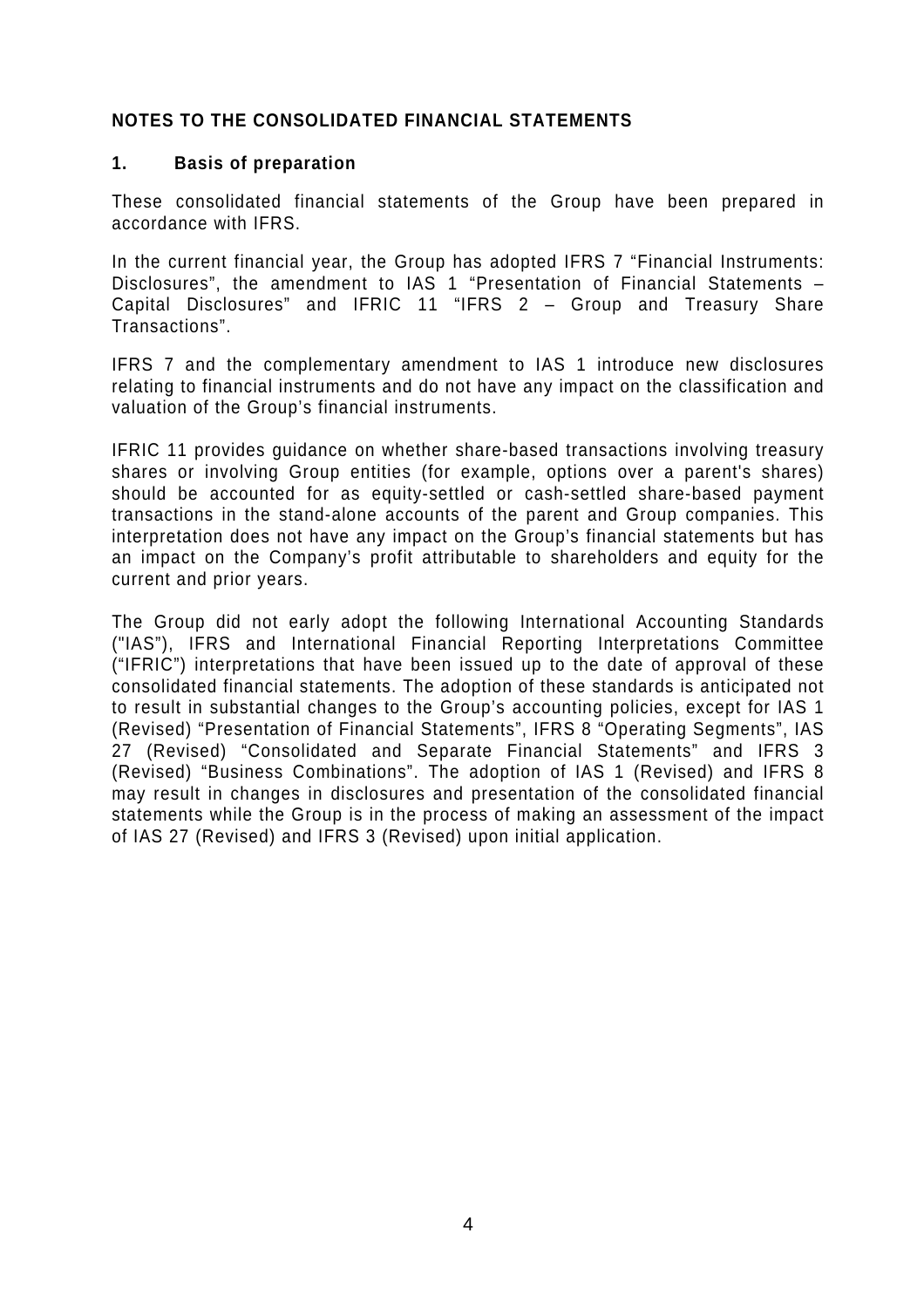|                                  |                                                                                                         | Effective for<br>accounting periods<br>beginning on or<br>after |
|----------------------------------|---------------------------------------------------------------------------------------------------------|-----------------------------------------------------------------|
| IAS 1 (Revised)                  | <b>Presentation of Financial Statements</b>                                                             | January 1, 2009                                                 |
| IAS 23 (Amendment)               | <b>Borrowing Costs</b>                                                                                  | <b>January 1, 2009</b>                                          |
| IAS 27 (Revised)                 | <b>Consolidated and Separate Financial</b><br><b>Statements</b>                                         | July 1, 2009                                                    |
| IAS 32 and IAS 1<br>(Amendment)  | <b>Puttable Financial Instruments and</b><br><b>Obligations Arising on Liquidation</b>                  | January 1, 2009                                                 |
| IAS 39 (Amendment)               | Eligible Hedged Items                                                                                   | July 1, 2009                                                    |
| IFRS 2 (Amendment)               | <b>Share-based Payment Vesting</b><br><b>Conditions and Cancellations</b>                               | <b>January 1, 2009</b>                                          |
| <b>IFRS 3 (Revised)</b>          | <b>Business Combinations</b>                                                                            | July 1, 2009                                                    |
| IFRS 8                           | <b>Operating Segments</b>                                                                               | <b>January 1, 2009</b>                                          |
| IFRIC 12                         | <b>Service Concession Arrangements</b>                                                                  | <b>January 1, 2008</b>                                          |
| IFRIC 13                         | <b>Customer Loyalty Programmes</b>                                                                      | July 1, 2008                                                    |
| IFRIC 14                         | IAS 19 - The Limit on a Defined<br>Benefit Asset, Minimum Funding<br>Requirements and their Interaction | <b>January 1, 2008</b>                                          |
| <b>IFRIC 15</b>                  | Agreements for the Construction of<br><b>Real Estate</b>                                                | January 1, 2009                                                 |
| <b>IFRIC 16</b>                  | Hedges of a Net Investment in a<br><b>Foreign Operation</b>                                             | October 1, 2008                                                 |
| Various IASs and<br><b>IFRSs</b> | <b>Improvements to IFRSs</b>                                                                            | January 1, 2009 or *<br>July 1, 2009                            |

\* All the amendments will be effective for accounting periods beginning on or after January 1, 2009 except the amendments to IFRS 5 "Non-current Assets Held for Sale and Discontinued Operations" which will be effective for accounting periods beginning on or after July 1, 2009.

# **2. Turnover and segment information**

The Group is principally engaged in wholesale and retail distribution and licensing of quality fashion and life-style products designed under its own internationally-known Esprit brand name, together with Red Earth cosmetics, skin and body care products.

|                                                          | 2008<br>HK\$ million | 2007<br>HK\$ million |
|----------------------------------------------------------|----------------------|----------------------|
| Turnover<br>Sales of goods<br>Licensing and other income | 36,998<br>229        | 29,429<br>211        |
|                                                          | 37,227               | 29,640               |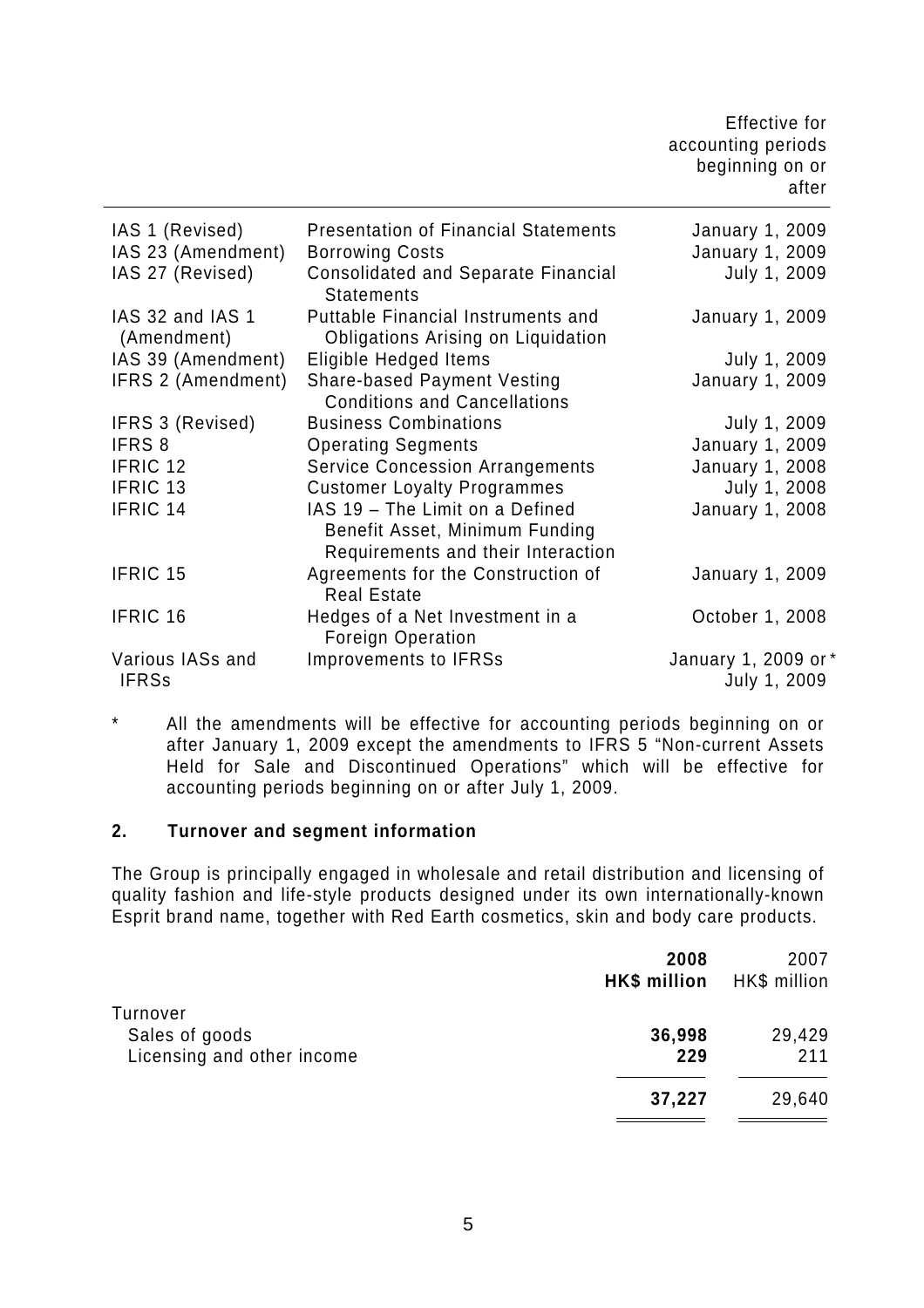#### **Primary reporting format – business segments**

The Group's businesses are managed according to the nature of their operations and the products and services they provide. Each of the Group's business segments represents a strategic business unit that offers products and services which are subject to risks and returns that are different from those of other business segments. Inter-segment transactions are entered into under the normal commercial terms and conditions that would also be available to unrelated third parties. Global brand development costs are fully reflected within the licensing segment to reflect the Esprit brand owners' initiative to develop the brand globally both in existing and prospective new markets.

|                                                                       | For the year ended June 30, 2008<br>Licensing |                               |                          |                                     |                       |
|-----------------------------------------------------------------------|-----------------------------------------------|-------------------------------|--------------------------|-------------------------------------|-----------------------|
|                                                                       | Wholesale<br><b>HK\$</b> million              | Retail<br><b>HK\$ million</b> | & others<br>HK\$ million | <b>Eliminations</b><br>HK\$ million | Group<br>HK\$ million |
| Turnover<br>Inter-segment sales                                       | 20,943                                        | 16,055                        | 229<br>959               | (959)                               | 37,227                |
|                                                                       | 20,943                                        | 16,055                        | 1,188                    | (959)                               | 37,227                |
| Segment results                                                       | 5,207                                         | 2,012                         | 588                      | (4)                                 | 7,803                 |
| Unallocated net<br>expenses<br>Interest income<br>Share of results of |                                               |                               |                          |                                     | (82)<br>190           |
| associates                                                            |                                               |                               |                          |                                     | 145                   |
| Profit before taxation                                                |                                               |                               |                          |                                     | 8,056                 |
| Segment EBIT -<br>ex-inter-segment<br>licensing                       |                                               |                               |                          |                                     |                       |
| expense/income (note)                                                 | 5,545                                         | 2,129                         | 133                      | (4)                                 | 7,803                 |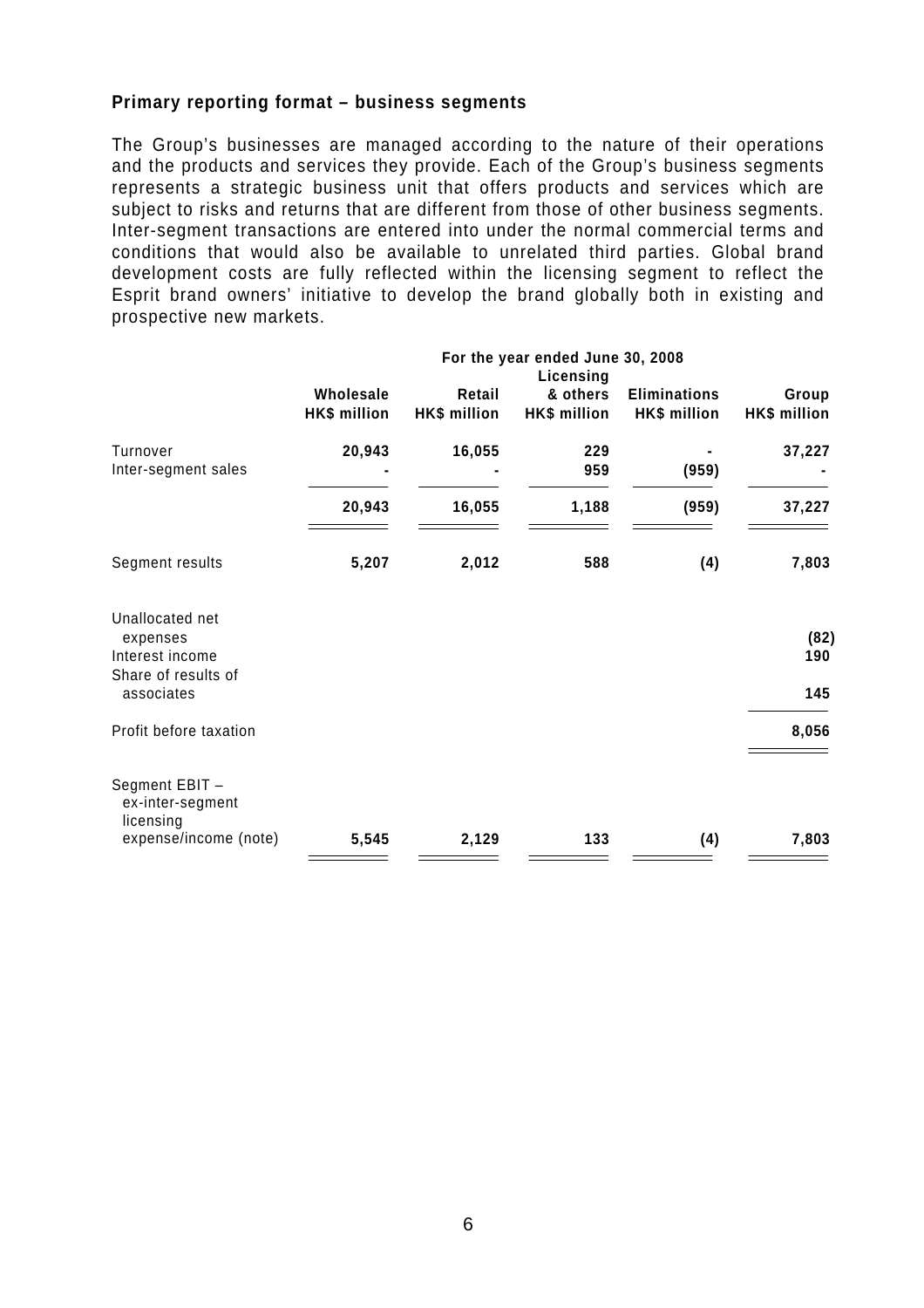|                                                                                     | For the year ended June 30, 2007 |                        |                                       |                              |                       |
|-------------------------------------------------------------------------------------|----------------------------------|------------------------|---------------------------------------|------------------------------|-----------------------|
|                                                                                     | Wholesale<br>HK\$ million        | Retail<br>HK\$ million | Licensing<br>& others<br>HK\$ million | Eliminations<br>HK\$ million | Group<br>HK\$ million |
| Turnover<br>Inter-segment sales                                                     | 16,601                           | 12,828                 | 211<br>727                            | (727)                        | 29,640                |
|                                                                                     | 16,601                           | 12,828                 | 938                                   | (727)                        | 29,640                |
| Segment results                                                                     | 4,126                            | 1,854                  | 470                                   | (43)                         | 6,407                 |
| Unallocated net<br>expenses<br>Interest income<br>Share of results of<br>associates |                                  |                        |                                       |                              | (148)<br>149<br>130   |
| Profit before taxation                                                              |                                  |                        |                                       |                              | 6,538                 |
| Segment EBIT -<br>ex-inter-segment<br>licensing<br>expense/income (note)            | 4,387                            | 1,943                  | 120                                   | (43)                         | 6,407                 |
|                                                                                     |                                  |                        |                                       |                              |                       |

note: The trademark owners receive licensing income based on wholesale and retail turnover. Should the licensing fee not be allocated to the wholesale and retail segments, the segment EBIT ("earnings before interest and taxation, finance costs, share of results of associates and unallocated net income/expenses") of the wholesale and retail segments would have been **HK\$5,545 million** (2007: HK\$4,387 million) and **HK\$2,129 million** (2007: HK\$1,943 million) respectively, representing wholesale segment EBIT margin ("segment EBIT/segment turnover") of **26.5%** (2007: 26.4%) and retail segment EBIT margin of **13.3%**  (2007: 15.1%).

#### **Secondary reporting format – geographical segments**

In determining the Group's geographical segments, turnover is attributed to the segments based on the location of customers.

| <b>HK\$</b> million | 2007<br>HK\$ million |
|---------------------|----------------------|
| 32,296              | 25,573               |
| 4,073               | 3,367                |
| 858                 | 700                  |
| 37,227              | 29,640               |
|                     | 2008                 |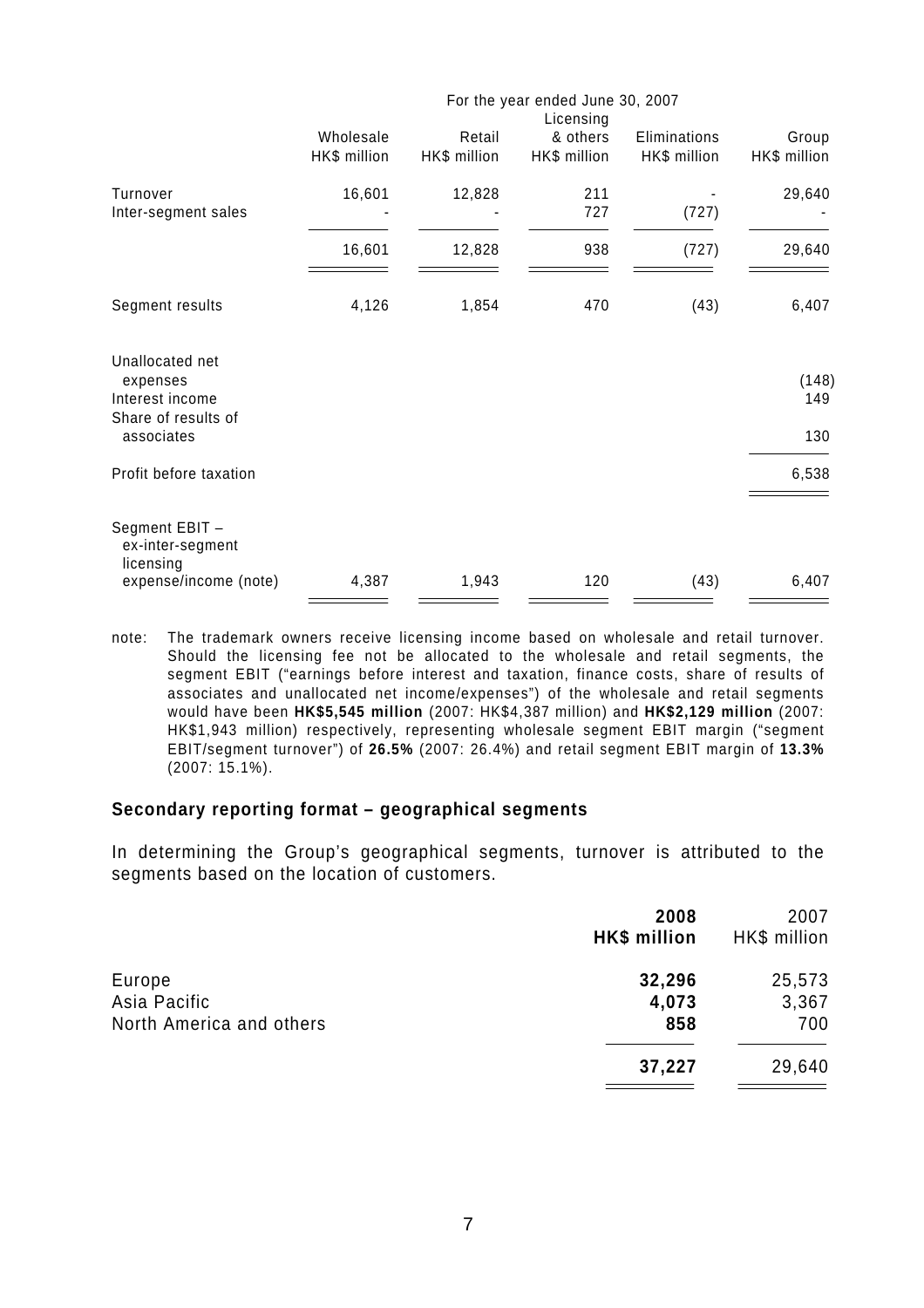# **3. Operating profit**

|                                                                                                       | 2008<br>HK\$ million | 2007<br>HK\$ million |
|-------------------------------------------------------------------------------------------------------|----------------------|----------------------|
| Operating profit is arrived at after charging and<br>(crediting) the following:                       |                      |                      |
| Auditors' remuneration                                                                                | 14                   | 11                   |
| Depreciation                                                                                          | 750                  | 597                  |
| Impairment of property, plant and equipment                                                           | 23                   | 16                   |
| Loss on disposal of property, plant and equipment                                                     | 33                   | 25                   |
| Amortization of prepaid lease payments                                                                | 5                    | 5                    |
| Operating lease rental expenses - land and buildings<br>(including variable rental of HK\$153 million |                      |                      |
| (2007: HK\$126 million))                                                                              | 2,918                | 2,325                |
| Net exchange losses on foreign currency forward                                                       |                      |                      |
| contracts                                                                                             | 133                  | 78                   |
| Other net exchange gains                                                                              | (307)                | (54)                 |
| Net charge for provision for obsolete inventories                                                     | 20                   | 21                   |
| Provision for impairment of trade debtors/bad debts                                                   |                      |                      |
| written off                                                                                           | 86                   | 76                   |
| Provision for retail store exit costs                                                                 |                      | 4                    |
|                                                                                                       |                      |                      |

# **4. Taxation**

|                                                                                                         | 2008<br>HK\$ million | 2007<br>HK\$ million |
|---------------------------------------------------------------------------------------------------------|----------------------|----------------------|
| <b>Current tax</b><br>Hong Kong profits tax<br>Provision for current year                               |                      |                      |
| Overseas taxation<br>Provision for current year<br>Underprovision/(Reversal of provision) in respect of | 1,660                | 1,586                |
| prior years                                                                                             | 17                   | (178)                |
|                                                                                                         | 1,677                | 1,408                |
| Deferred tax<br>Current year<br>Effect of changes in tax rates                                          | (157)<br>86          | (50)                 |
| Taxation                                                                                                | 1,606                | 1,358                |

Hong Kong profits tax is calculated at **16.5%** (2007: 17.5%) on the estimated assessable profit for the year, net of tax losses carried forward, if applicable.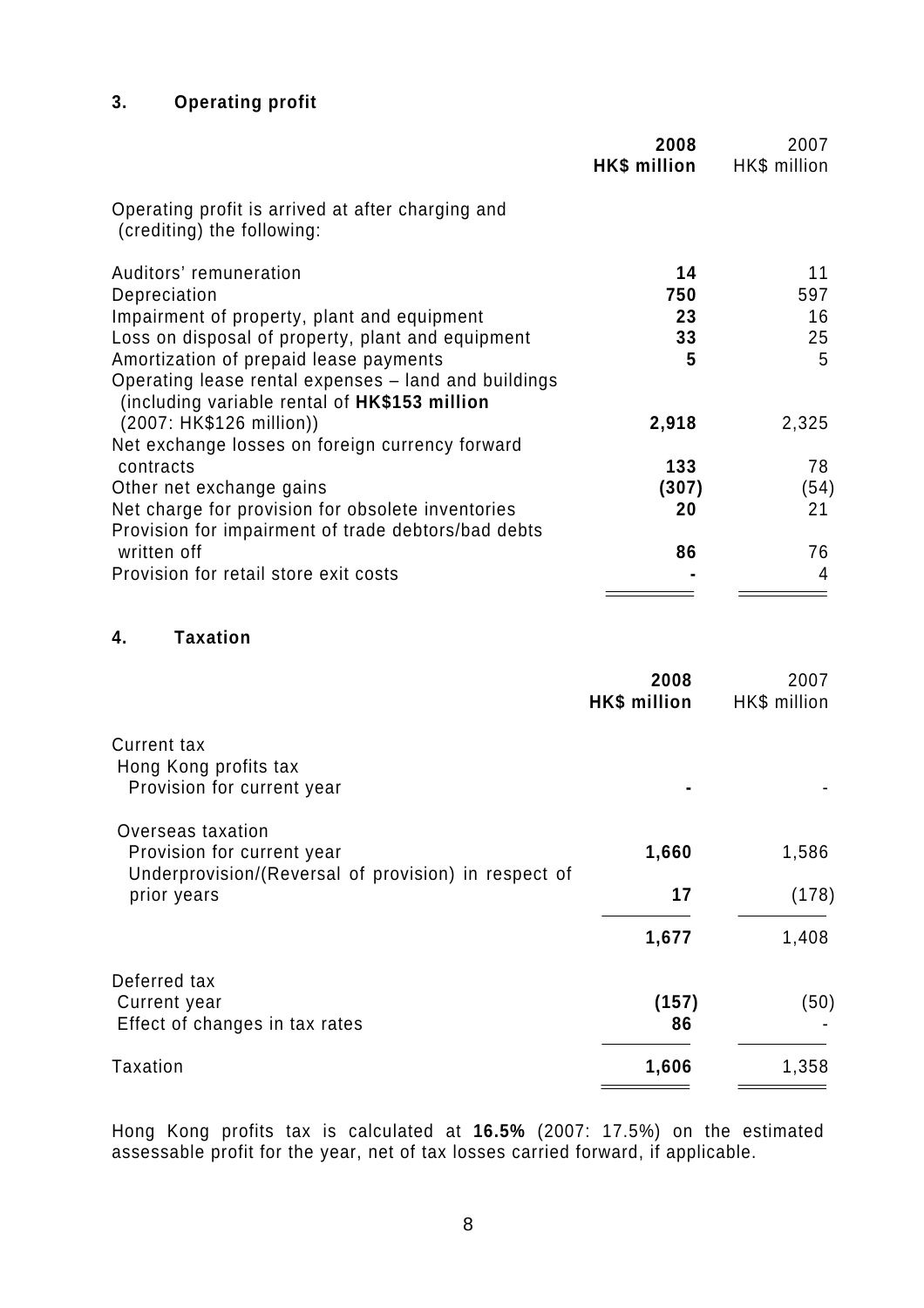Overseas (outside of Hong Kong) taxation has been calculated on the estimated assessable profit for the year at the rates of taxation prevailing in the countries in which the Group companies operate, net of tax losses carried forward, if applicable.

# **5. Dividends**

|                                                                           | 2008<br>HK\$ million | 2007<br>HK\$ million |
|---------------------------------------------------------------------------|----------------------|----------------------|
| Paid interim dividend of HK\$0.95 (2007: HK\$0.70)<br>per share           | 1,181                | 861                  |
| Proposed<br>- final dividend of $HK$1.15$ (2007: $HK$1.00$ ) per<br>share | 1,429                | $1,232^*$            |
| - special dividend of $HK$2.10$ (2007: $HK$1.48$ ) per<br>share           | 2,609                | 1,823                |
|                                                                           | 5,219                | 3,916                |

The amount of 2008 proposed final and special dividends is based on **1,242,504,934 shares** (2007: 1,231,930,434 shares as at August 29, 2007) in issue as at **August 27, 2008**. The proposed final and special dividends for 2008 will not be reflected as dividends payable in the balance sheet until they are approved at the forthcoming annual general meeting by the shareholders of the Company, and they will be recorded as an appropriation of retained profits for the year ending June 30, 2009.

The actual final and special dividends paid for 2007 was HK\$3,075 million due to additional shares issued during the period from August 30, 2007 to December 4, 2007, the date of closure of the register of members.

# **6. Earnings per share**

The calculation of basic earnings per share is based on the profit attributable to shareholders of **HK\$6,450 million** (2007: HK\$5,180 million) and the weighted average number of shares in issue during the year of **1,238 million** (2007: 1,226 million).

The calculation of diluted earnings per share is based on the profit attributable to shareholders of **HK\$6,450 million** (2007: HK\$5,180 million) and the weighted average number of shares in issue during the year of **1,251 million** (2007: 1,245 million) after adjusting for the number of dilutive potential ordinary shares arising from the outstanding share options granted under the Company's share option scheme.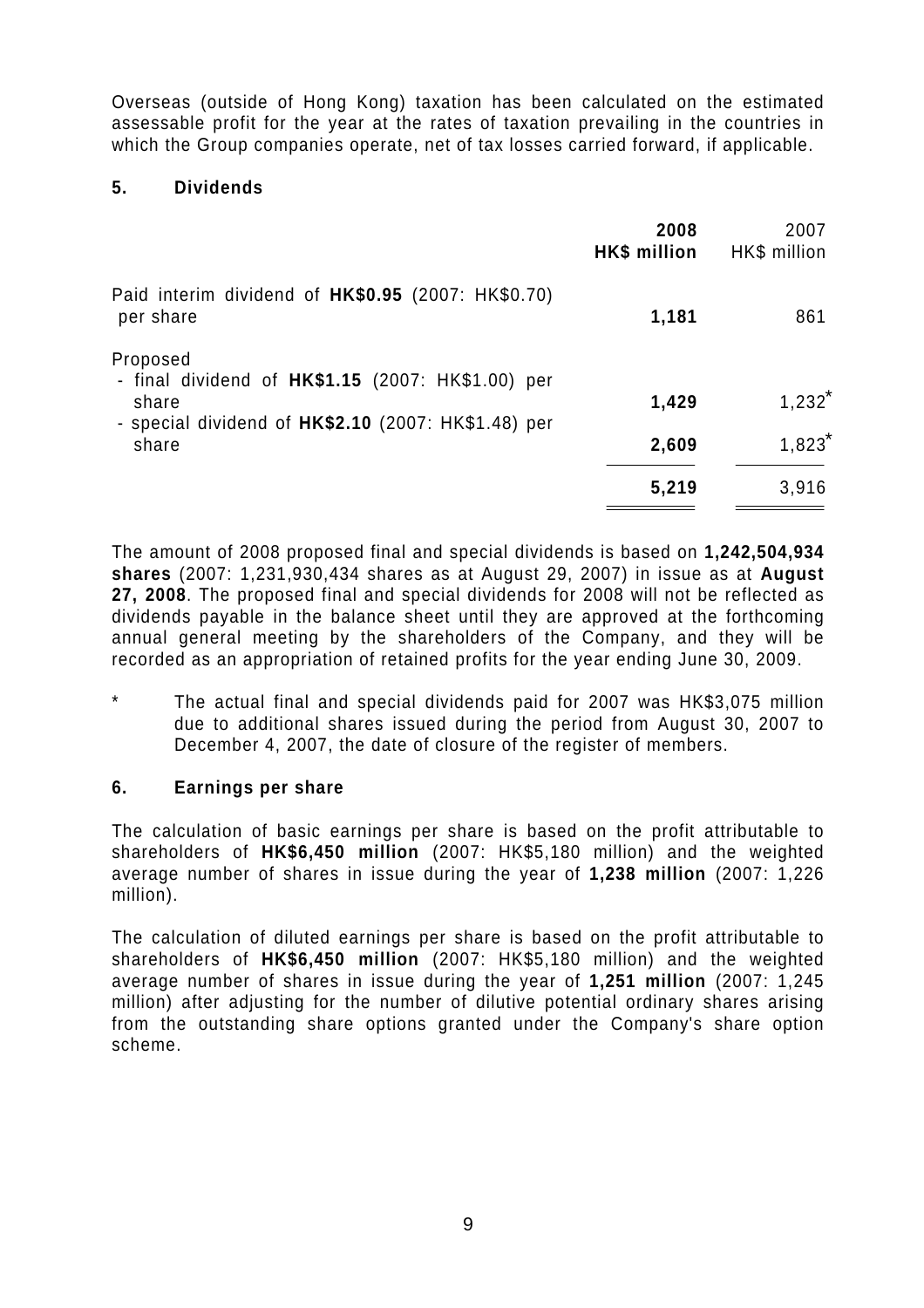# **7. Debtors, deposits and prepayments**

Debtors, deposits and prepayments include trade debtors. The ageing analysis by due date of trade debtors net of provision for impairment is as follows:

|                                  | 2008<br>HK\$ million | 2007<br>HK\$ million |
|----------------------------------|----------------------|----------------------|
| Current                          | 3,268                | 2,479                |
| $1-30$ days                      | 366                  | 238                  |
| 31-60 days                       | 151                  | 84                   |
| 61-90 days                       | 63                   | 76                   |
| Over 90 days                     | 159                  | 91                   |
| Amount past due but not impaired | 739                  | 489                  |
|                                  | 4,007                | 2,968                |

The Group's sales to retail customers are made in cash, bank transfer or by credit card. The Group also grants credit period, which is usually 30 to 60 days to certain wholesale and franchise customers.

#### **8. Creditors and accrued charges**

Creditors and accrued charges include trade creditors. The ageing analysis of trade creditors is as follows:

|              | 2008<br>HK\$ million | 2007<br>HK\$ million |
|--------------|----------------------|----------------------|
| $0-30$ days  | 1,419                | 1,347                |
| 31-60 days   | 94                   | 55                   |
| 61-90 days   | 17                   | 7                    |
| Over 90 days | 42                   | 29                   |
|              | 1,572                | 1,438                |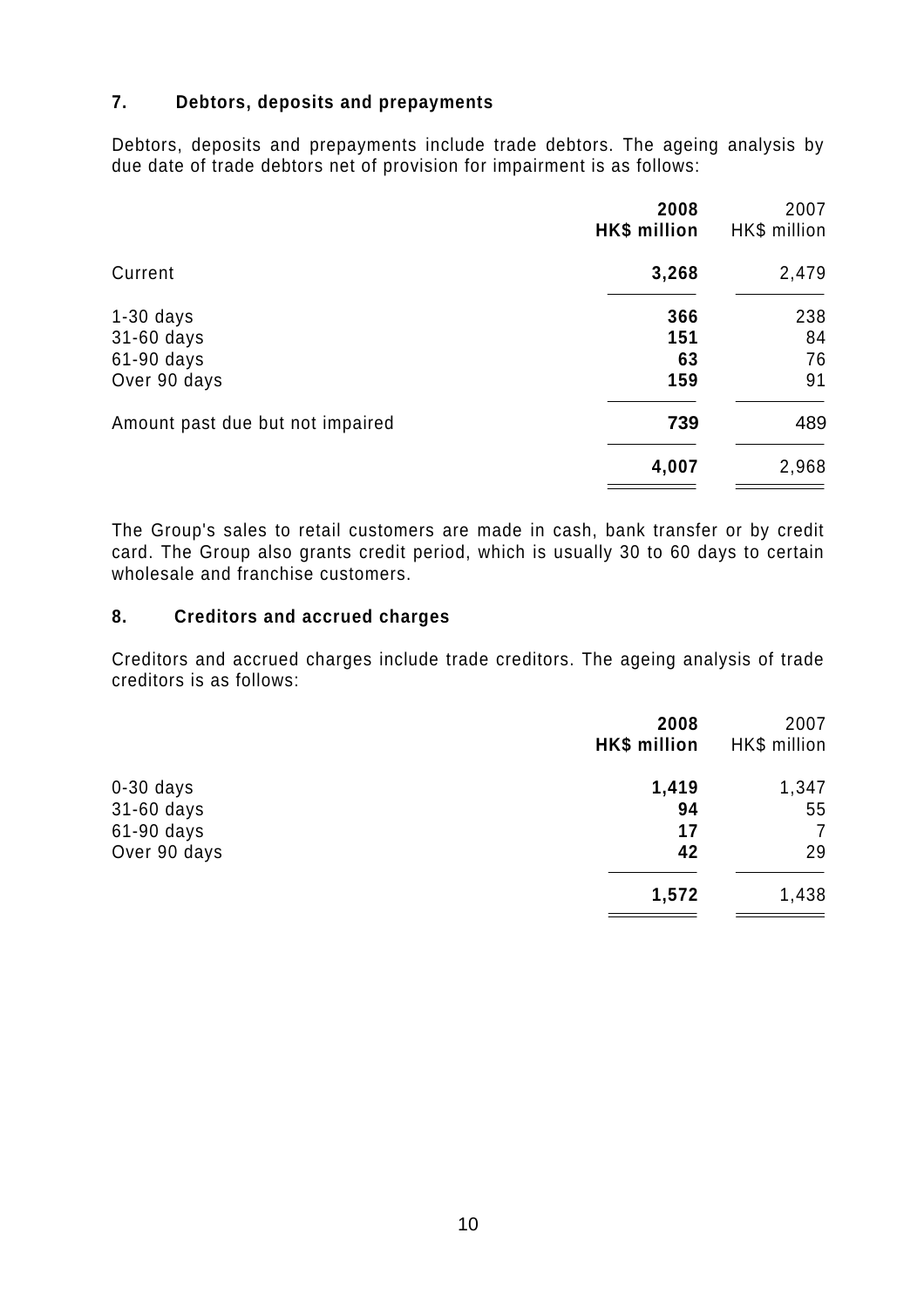# **MANAGEMENT DISCUSSION & ANALYSIS**

## **OPERATIONS REVIEW**

The Group once again delivered another set of record results amid a tough macro environment and an increasingly competitive market. Our success over the last forty years hinges on the continual smooth execution of our growth strategy and our proven business model. They have not only positioned us well for multi-staged growth but also provided us with diversification benefits by operating both wholesale and retail at the same time. After all these years of effort, our distribution network continue to grow and the total sales area of directly managed retail stores and controlled-space wholesale point-of-sales exceeded  $1,000,000$  m<sup>2</sup> as at June 30, 2008, a major milestone for the Group. We are confident that this proven business model can guide us through the challenges.

#### **Region**

#### **Turnover by Regions**

|                   |          | Europe,                  |                        | <b>North</b>        |              |
|-------------------|----------|--------------------------|------------------------|---------------------|--------------|
|                   | Germany* | Rest of<br><b>Europe</b> | Asia<br><b>Pacific</b> | America &<br>others | <b>Total</b> |
| FY2007/2008       |          |                          |                        |                     |              |
| turnover (HK\$ m) | 17,387   | 14,909                   | 4,073                  | 858                 | 37,227       |
| % of Group's      |          |                          |                        |                     |              |
| turnover          | 46.7%    | 40.0%                    | 10.9%                  | 2.4%                | 100.0%       |
| % growth from     |          |                          |                        |                     |              |
| last financial    |          |                          |                        |                     |              |
| vear              | 24.8%    | 28.1%                    | 21.0%                  | 22.6%               | 25.6%        |

\* Turnover of Germany includes wholesale sales orders taken up by Germany and sold to countries out of Germany, mainly Russia, Poland, Greece and Croatia

#### **Europe**

The region recorded a healthy turnover growth of 26.3% during the financial year supported by stable growth in the core markets and stronger growth in the focus markets.

Germany and Benelux continued to grow steadily while focus markets of the region, such as France and Scandinavia, both grew at a much faster pace with each recording turnover growth of 33.9% driven by the acceleration of distribution network expansion. Spain and Italy, the youngest markets in the region, also recorded healthy turnover growth of 37.6% and 19.8% respectively.

The Group continues to expand in Eastern and Southeastern Europe, such as Russia, Poland, Czech Republic and Serbia, where the growth potential is huge and our penetration is low. During the financial year, turnover growth in Eastern and Southeastern Europe stayed high at 67% and their turnover contribution to the Group increased to 2%.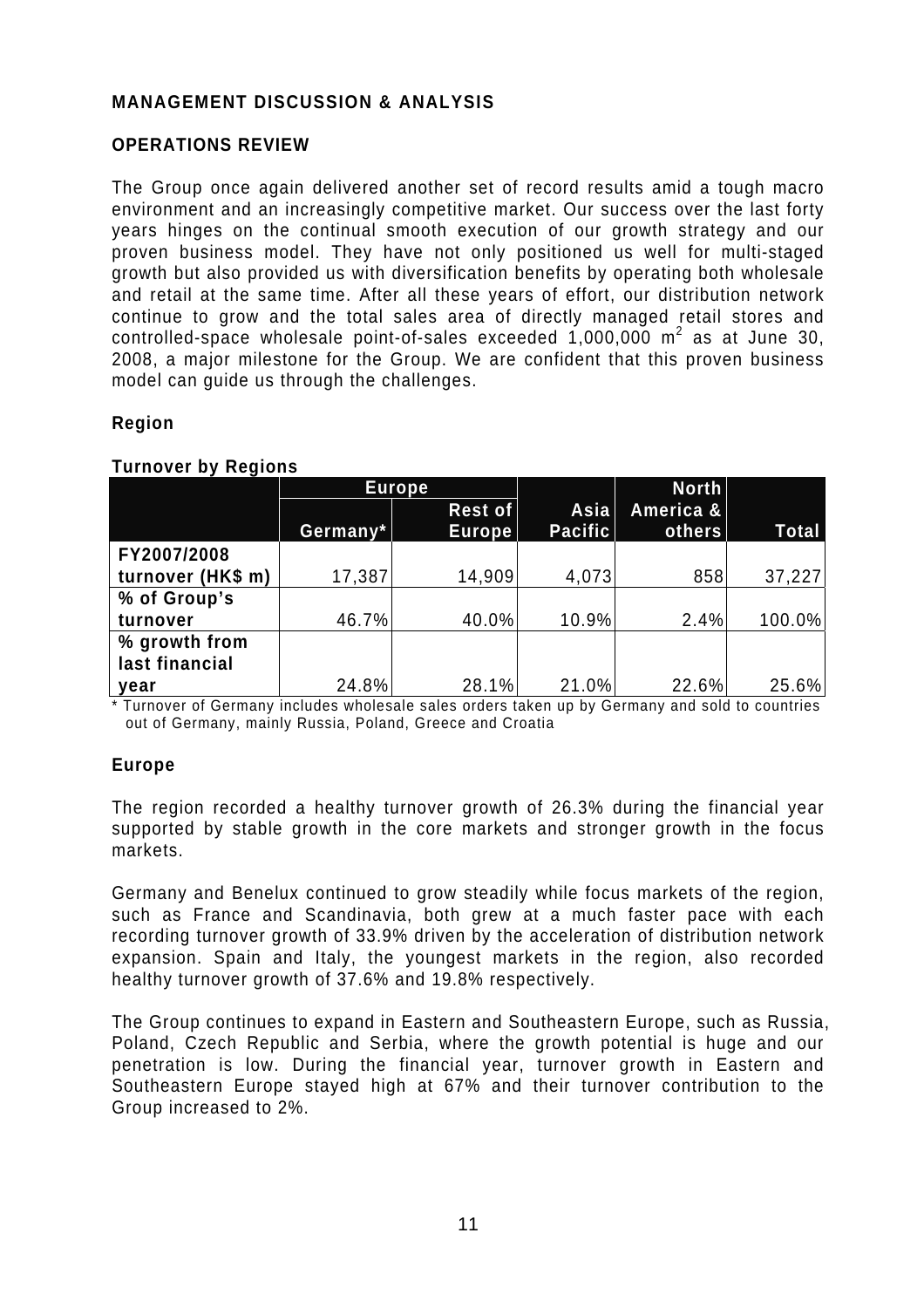# **Asia Pacific**

Overall, the retail segment of the region reported continual recovery with gradual improvement in both top-line growth and profitability. On the other hand, turnover growth of Malaysia and Singapore stayed similar to that of the last financial year at about 40% and 20% respectively.

On the wholesale front, the rapid expansion of our wholesale distribution network in China, India and Thailand provided solid support to their high growth momentum.

### **North America and others**

The financial year just ended was an eventful year for the region given the challenging macro environment. Our persistence and efforts have enabled us to focus on growing its top-line. During the financial year, over 10 new directly managed retail stores were opened including the flagship store at Rockefeller Centre, New York and the mega store in St Catherine Street, Montreal. In addition, we advertised on around 1,000 taxi tops in New York City which attracted much public attention, and successfully enhanced brand awareness. Amid weak consumer market sentiment, the region recorded over 20% turnover growth.

## **Distribution Channels**

#### **Turnover by Distribution Channels**

|                    |           |        | <b>Licensing &amp;</b> |              |
|--------------------|-----------|--------|------------------------|--------------|
|                    | Wholesale | Retail | others                 | <b>Total</b> |
| FY2007/2008        |           |        |                        |              |
| turnover (HK\$ m)  | 20,943    | 16,055 | 229                    | 37,227       |
| % of Group's       |           |        |                        |              |
| turnover           | 56.3%     | 43.1%  | 0.6%                   | 100.0%       |
| % growth from last |           |        |                        |              |
| financial year     | 26.2%     | 25.2%  | 8.5%                   | 25.6%        |

#### **Wholesale**

The wholesale turnover growth stayed healthy due to ongoing network expansion. Our controlled wholesale space grew to over 746,000  $m^2$  by adding over 1,200 controlled-space wholesale point-of-sales as at June 30, 2008.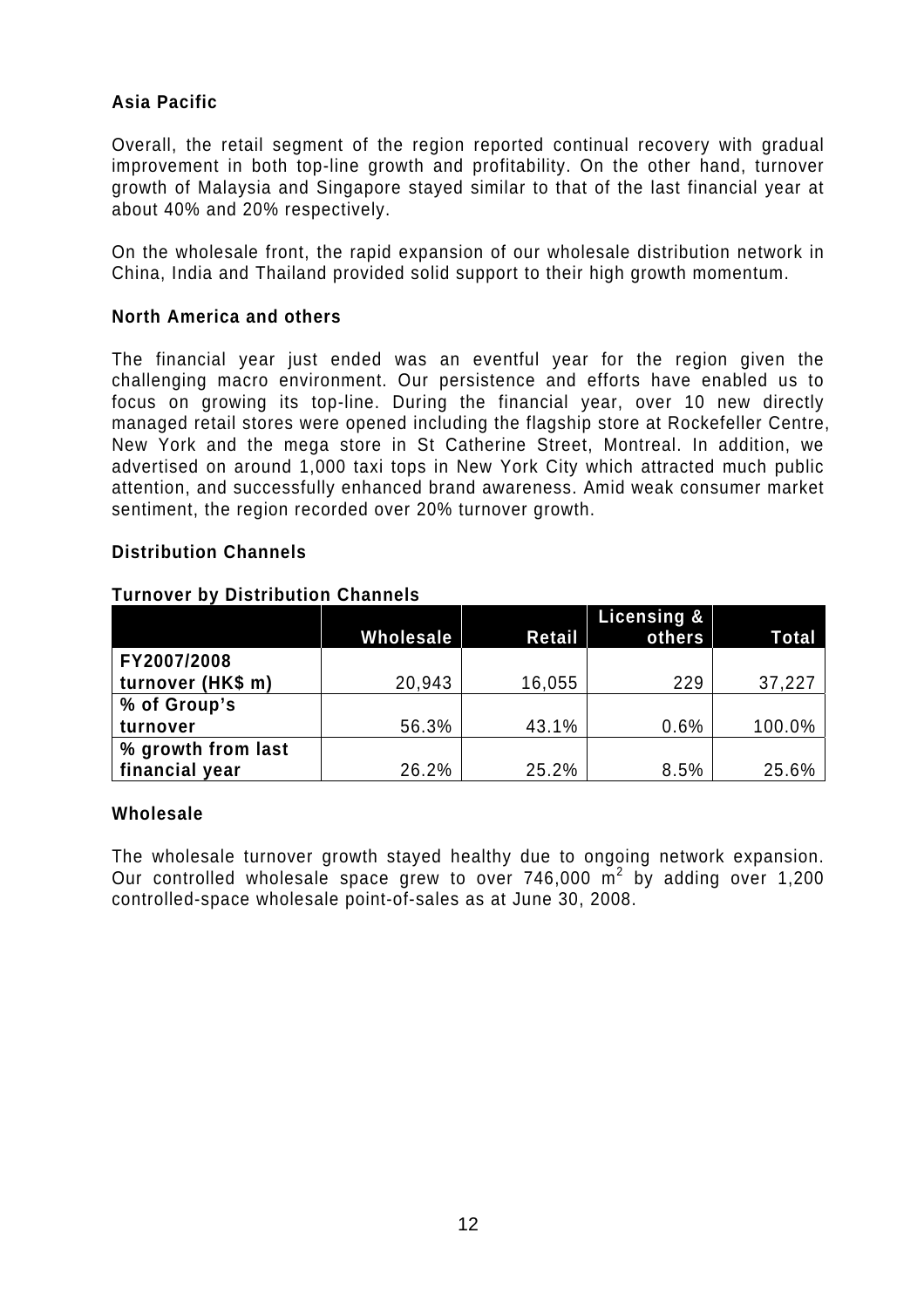|                                                          | Germany* | <b>Benelux</b> | France | Rest of<br><b>Europe</b> | Asia<br><b>Pacific</b> | <b>North</b><br>America | Total  |
|----------------------------------------------------------|----------|----------------|--------|--------------------------|------------------------|-------------------------|--------|
| FY2007/2008                                              |          |                |        |                          |                        |                         |        |
| turnover<br>(HK\$ m)                                     | 9,434    | 3,475          | 2,422  | 3,968                    | 1,470                  | 174                     | 20,943 |
| % of wholesale                                           |          |                |        |                          |                        |                         |        |
| turnover                                                 | 45.0%    | 16.6%          | 11.6%  | 18.9%                    | 7.0%                   | 0.9%                    | 100.0% |
| % growth from                                            |          |                |        |                          |                        |                         |        |
| last financial<br>vear                                   | 23.6%    | 23.8%          | 30.7%  | 27.7%                    | 38.0%                  | 28.5%                   | 26.2%  |
| <b>Controlled</b><br>wholesale space<br>growth from last |          |                |        |                          |                        |                         |        |
| financial year                                           | 12.5%    | 15.1%          | 22.0%  | 19.3%                    | 33.2%                  | n.a.                    | 18.5%  |

## **Wholesale Turnover by Major Markets**

n.a. means not applicable

\* Wholesale turnover of Germany includes wholesale sales orders taken up by Germany and sold to countries out of Germany, mainly Russia, Poland, Greece and Croatia

In Germany and Benelux, we focus on fine-tuning the wholesale distribution network expansion strategy by establishing more partnership stores, which are much bigger in size than other types of controlled-space wholesale point-of-sales. We believe by having more partnership stores, we can further strengthen brand image and presence in these stable markets. As at June 30, 2008, partnership stores accounted for about 30% and over 60% of the controlled wholesale space in Germany and Benelux respectively.

In addition to France, Scandinavia and Spain were the other two fastest growing wholesale markets in Europe, each with wholesale turnover growth at over 30% amid vast expansion of their wholesale distribution network.

In Asia Pacific, the wholesale turnover growth was contributed by strong growth of Australia and emerging markets of the region. Substantial increase in controlledspace wholesale point-of-sales in major local department store chains, such as Myer and David Jones, drove Australia's wholesale turnover growth to over 70%. The increase in controlled-space wholesale point-of-sales with David Jones was mainly due to converting retail concession counters into controlled-space wholesale pointof-sales, without causing any disturbance to a healthy retail growth.

The wholesale turnover from China grew by 44.7% driven by 35% increase in controlled wholesale space. Contribution from other emerging markets is rising steadily, in particular, India and Russia. In terms of turnover growth, wholesale turnover from India grew by 93.6%, while wholesale turnover from Russia grew by 41.5%. Wholesale sales to India and Russia collectively accounted for about 1% of the Group's wholesale turnover. As at June 30, 2008, we had over 35 controlledspace wholesale point-of-sales in each of India and Russia representing 164% and 25% increase from June 30, 2007 respectively.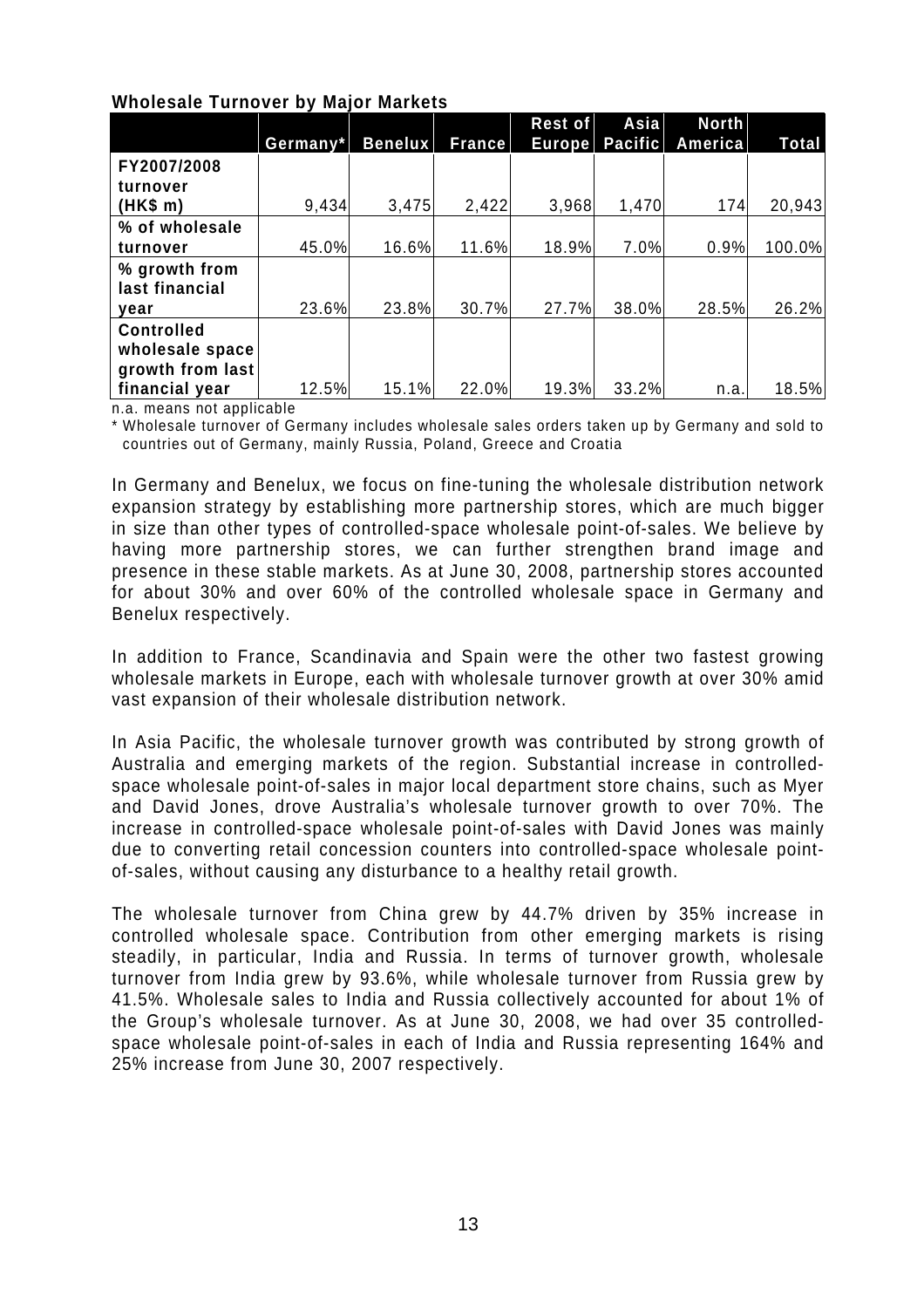# **Retail**

The retail turnover growth was mainly driven by 6.9% comparable-store-sales growth and 14.3% increase in retail selling space. Our investment in the retail segment increased to HK\$1,131 million for opening new directly managed retail stores and renovating existing stores. As at June 30, 2008, we had over 270,000  $m^2$  retail selling space and over 690 directly managed stores stretching from Oslo to Melbourne and from Taipei to New York. Among the new directly managed retail stores opened, 5 were flagship stores situated in Berlin, Illkrich-Grafenstaden, Oslo, New York and Kuala Lumpur.

|                   | <b>Europe</b> |                |               |                          |                 |                         |        |
|-------------------|---------------|----------------|---------------|--------------------------|-----------------|-------------------------|--------|
|                   | Germany       | <b>Benelux</b> | <b>France</b> | Rest of<br><b>Europe</b> | Asia<br>Pacific | <b>North</b><br>America | Total  |
| FY2007/2008       |               |                |               |                          |                 |                         |        |
| turnover          |               |                |               |                          |                 |                         |        |
| (HK\$ m)          | 7,901         | 2,308          | 833           | 1,884                    | 2,473           | 656                     | 16,055 |
| % of retail       |               |                |               |                          |                 |                         |        |
| turnover          | 49.2%         | 14.4%          | 5.2%          | 11.7%                    | 15.4%           | 4.1%                    | 100.0% |
| % growth          |               |                |               |                          |                 |                         |        |
| from last         |               |                |               |                          |                 |                         |        |
| financial         |               |                |               |                          |                 |                         |        |
| year              | 26.1%         | 26.7%          | 43.7%         | 29.3%                    | 14.2%           | 22.1%                   | 25.2%  |
| Retail<br>selling |               |                |               |                          |                 |                         |        |
| space             | 9.5%          | 10.9%          | 51.9%         | 25.9%                    | 6.8%            | 23.3%                   | 14.3%  |
| growth from       |               |                |               |                          |                 |                         |        |
| last financial    |               |                |               |                          |                 |                         |        |
| year              |               |                |               |                          |                 |                         |        |
| Comparable-       |               |                |               |                          |                 |                         |        |
| store-sales       |               |                |               |                          |                 |                         |        |
| growth from       | 7.2%          |                |               | 6.2%                     | 0.5%            | 6.9%                    |        |
| last financial    |               |                |               |                          |                 |                         |        |
| year              |               |                |               |                          |                 |                         |        |

In Europe, the retail turnover grew by 27.7% backed by healthy retail turnover growth in core markets, such as Germany, Benelux and France, as well as new retail markets the Group has entered during the financial year.

France is one of our key focus markets and we continue to grow our presence in cities, such as Paris, Nice, Avignon and Dijon. A flagship store was also opened in Illkirch-Graffenstaden with over 1,000  $m^2$  floor space.

During the financial year, we entered the Spanish retail market and opened our first directly managed retail store in Madrid in November 2007. As at June 30, 2008, we had 5 directly managed retail stores in Spain.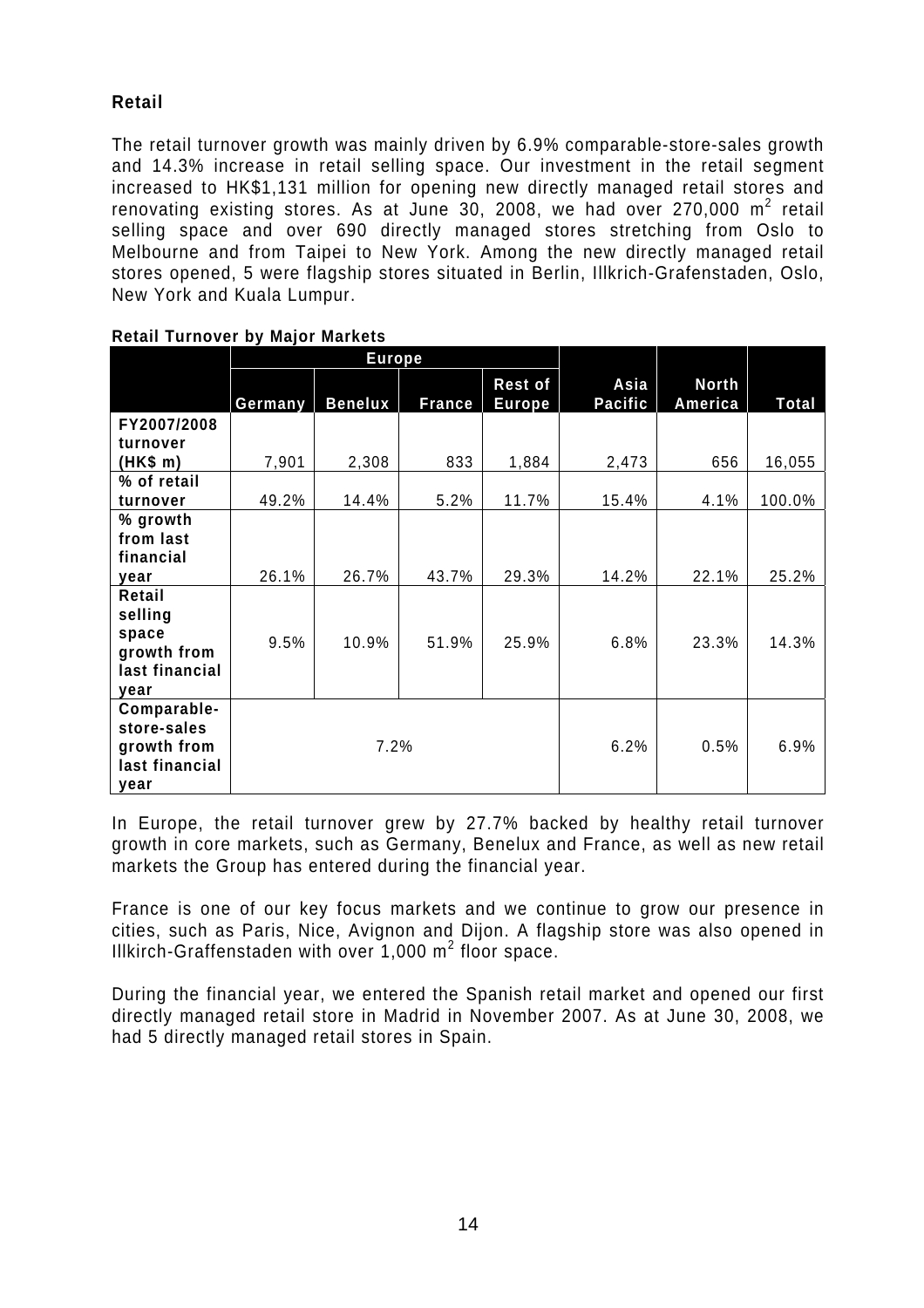In addition, we expanded our retail operation to Finland and Norway. Three new directly managed retail stores were opened including two directly managed retail stores with floor space of about 1,000  $m^2$  each in Helsinki and Oslo during the financial year. As a result of this retail expansion, the retail turnover of Scandinavia grew by over 80% from the last financial year.

The lower retail turnover growth in Asia Pacific was mainly due to the negative retail turnover growth in Hong Kong partially compensated by the strong retail turnover growth in Australia. The negative retail turnover growth in Hong Kong was caused by store portfolio restructuring. This involved closing non-performing stores and opening new directly managed retail stores in better locations. As a result, the retail selling space in Hong Kong was reduced by 7.6%. In Australia, the retail segment demonstrated healthy turnover growth of 28% backed by healthy comparable-storesales growth of 7.9% and retail space growth of 10.1%.

Since its launch in 1999, e-shop has grown rapidly and become an important part of the retail segment. At present, e-shop is available in over 10 countries, mainly in Europe. We believe e-shop will continue to complement our retail network.

## **Licensing**

The licensing turnover grew healthily at 21.2% mainly driven by the strong turnover growth of a few key licensed products, such as fragrance, eyewear and home products. The newly launched maternity licensed products also performed well and already made noticeable sales contribution to the overall licensing segment.

We currently work with over 30 licensees and offer more than 30 categories of Esprit licensed products worldwide. During the financial year, we further expanded the home textile category to include kids assortment, such as baby furniture, baby sleeping bags, kids carpets, kids watches and school products. In the second half of the financial year, we also launched Esprit home porcelain, the first complete lighting collection and edc jewelry.

# **Products**

Over the last forty years, we have worked hard on providing quality products at affordable price to our customers. This involves continual refreshing the newness of the product portfolio and improving product quality. The efforts were paid up as the inventory turnover days improved by 1 day to 54 days from last financial year despite the challenging market conditions in the second half of the financial year. During the financial year, we continued to put in efforts and resources in developing edc as a separate brand. In addition, we launched de.corp in March 2008.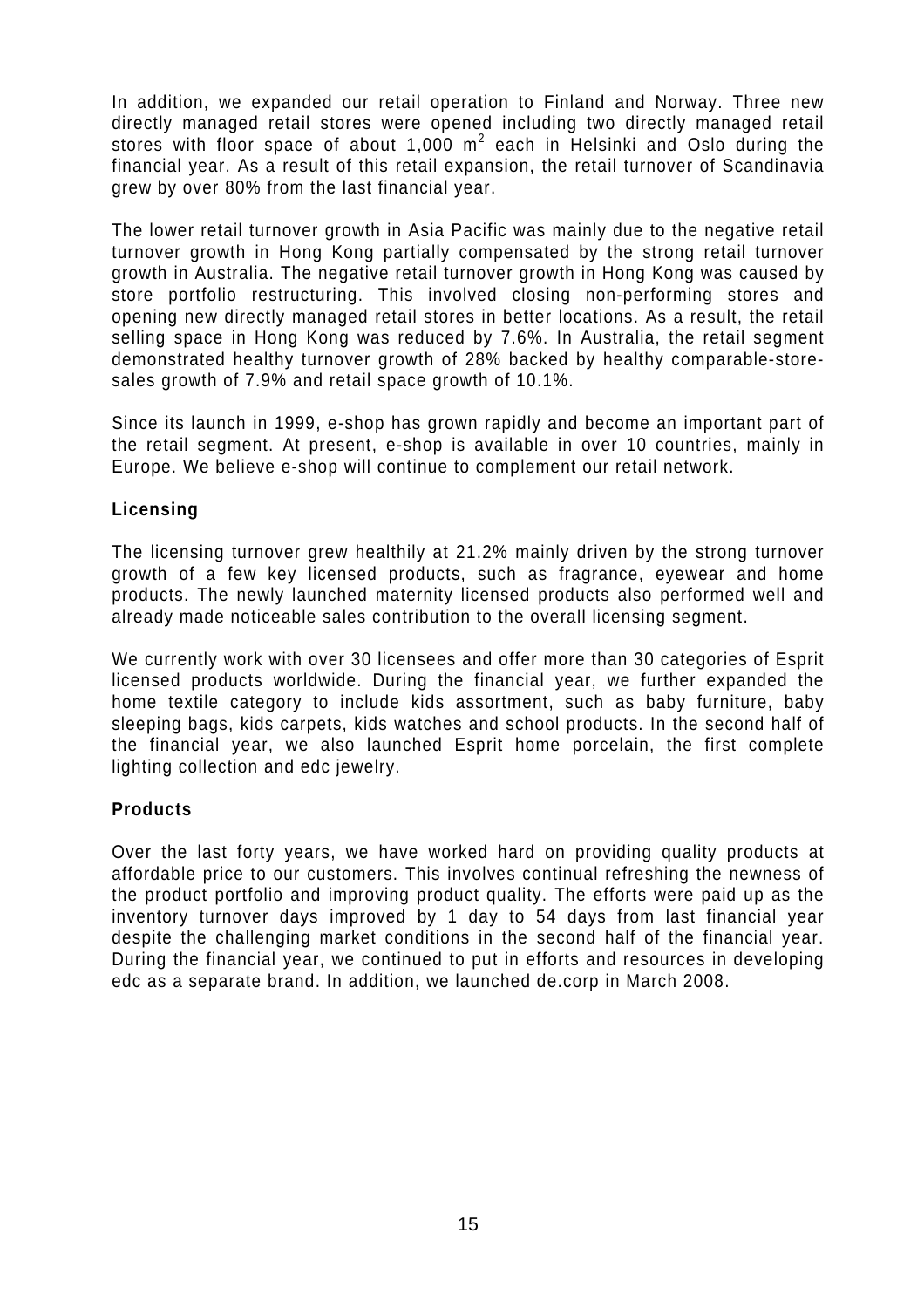| <b>UNITED TO THE TERM IN THE TERM ISSUED</b> | <b>LUNIIL MINIIM</b> |       |                   |       |         |        |
|----------------------------------------------|----------------------|-------|-------------------|-------|---------|--------|
|                                              | <b>Casual</b>        |       | <b>Collection</b> |       |         |        |
|                                              | Women                | Men   | <b>Women</b>      | Men   | Others* | Total  |
| FY2007/2008                                  |                      |       |                   |       |         |        |
| turnover (HK\$ m)                            | 12,691               | 4,485 | 2,321             | 806   | 7,897   | 28,200 |
| % of Group's                                 |                      |       |                   |       |         |        |
| turnover                                     | 34.1%                | 12.0% | 6.2%              | 2.2%  | 21.3%   | 75.8%  |
| % growth from                                |                      |       |                   |       |         |        |
| last financial                               |                      |       |                   |       |         |        |
| year                                         | 19.8%                | 37.1% | 22.2%             | 30.4% | 21.9%   | 23.4%  |

# **Turnover by Key Product Divisions – Esprit brand**

\* Others include Esprit's accessories, shoes, kids, sports, bodywear, de.corp, red earth, salon and licensed products

Casual, as a whole, recorded 23.9% turnover growth while Collection recorded 24.2% turnover growth. Menswear recorded the strongest turnover growth among all the key product divisions of Esprit mainly due to strong product acceptance.

Officially launched in March 2008, de.corp targets young women and offers collections that are edgy, authentic and made for urban lifestyle. Currently, de.corp is distributed via Esprit's wholesale and retail distribution network in 10 European countries.

#### **Turnover by Key Product Divisions – edc brand**

|                     | Women | Men   | Others* | Total |
|---------------------|-------|-------|---------|-------|
| FY2007/2008         |       |       |         |       |
| turnover (HK\$ m)   | 6,831 | 1,213 | 983     | 9,027 |
| % of Group's        |       |       |         |       |
| turnover            | 18.3% | 3.3%  | 2.6%    | 24.2% |
| % growth from       |       |       |         |       |
| last financial year | 29.6% | 77.2% | 18.8%   | 33.1% |

\* Others include edc kids, edc accessories, edc shoes and edc bodywear

The growth momentum of key edc products remained strong. To sustain its growth momentum, various initiatives have been implemented. During the financial year, we opened over 15 new edc standalone stores in Europe and Asia making the total number of edc standalone stores to reach 40 as at June 30, 2008. The retail selling space of these directly managed retail stores increased substantially by nearly 80%. Moreover, a lot of marketing initiatives specially designed for targeting edc audiences were made. For instance, edc was the official sponsor of MTV Europe Music Award in November 2007. The event attracted much publicity and further improved brand awareness. We have also launched www.edc.com, where there are edc's e-shop and its online showroom.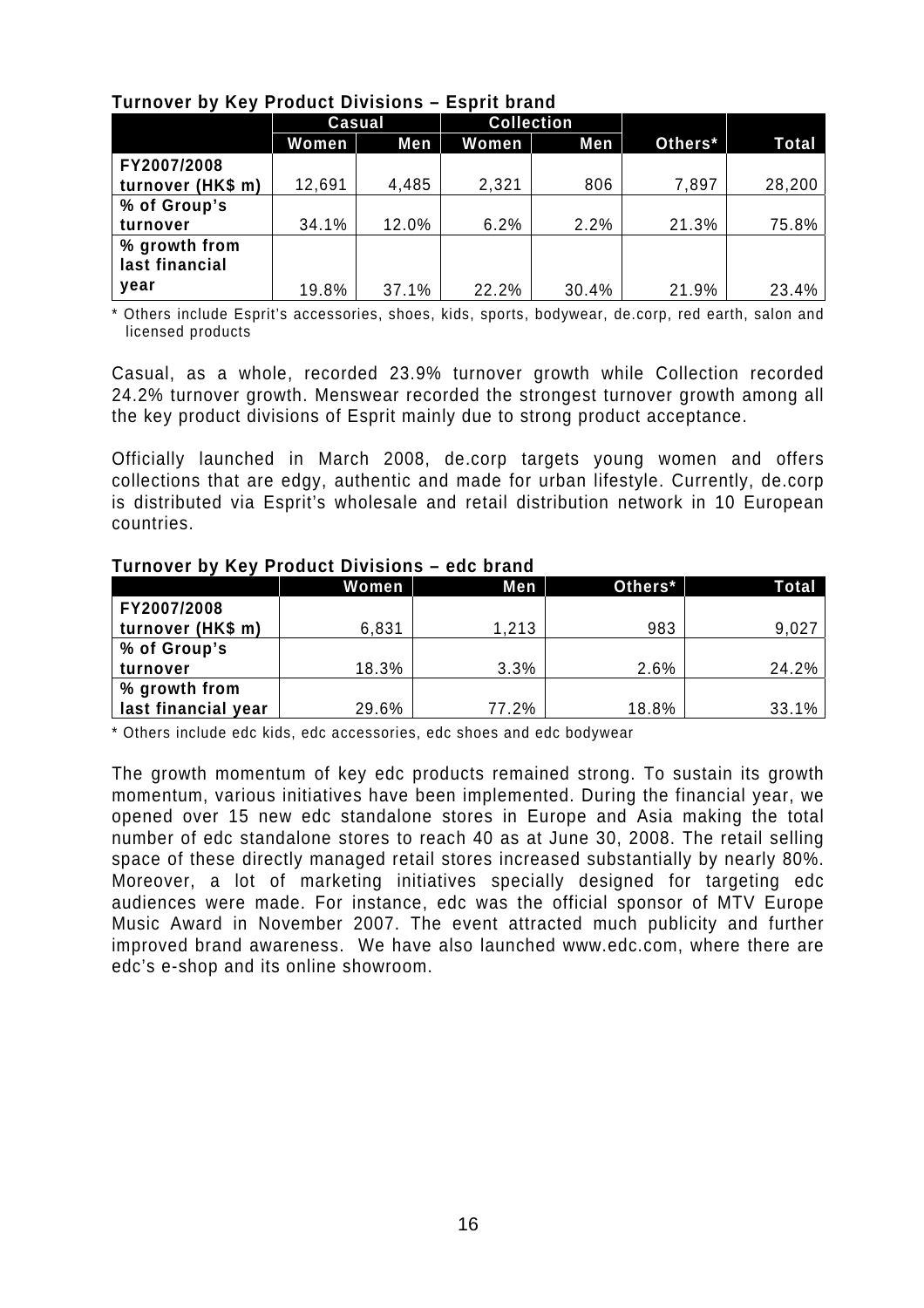## **FINANCIAL REVIEW**

## **Turnover**

Turnover of the Group grew to HK\$37.2 billion (FY2006/2007: HK\$29.6 billion) supported by continual expansion of our distribution network and healthy growth momentum of our core markets.

### **Profitability**

The Group's operating profit increased to HK\$7,721 million (FY2006/2007: HK\$6,259 million). Operating profit margin was 20.7% (FY2006/2007: 21.1%). The wholesale EBIT margin was 26.5% (FY2006/2007: 26.4%) and the retail EBIT margin was 13.3% (FY2006/2007: 15.1%). The change of overall operating profit margin was mainly due to slight improvement in wholesale EBIT margin offset by the decline in retail EBIT margin partially caused by accelerated retail expansion.

The profit contribution from our China associated companies increased to HK\$145 million (FY2006/2007: HK\$130 million) due to high turnover growth partially offset by higher tax expense.

The Group's earnings before tax grew to HK\$8,056 million (FY2006/2007: HK\$6,538 million). Effective tax rate of the Group declined to 19.9% (FY2006/2007: 20.8%). Net profit of the Group grew to HK\$6,450 million (FY2006/2007: HK\$5,180 million) while net profit margin of the Group was 17.3% (FY2006/2007: 17.5%). Return on equity was 46.0% (FY2006/2007: 48.9%).

#### **Earnings Per Share**

Based on the 1,238,418,256 weighted average number of ordinary shares in issue during the financial year, the basic earnings per share grew to HK\$5.21 (FY2006/2007: HK\$4.22).

#### **Liquidity and Financial Resources**

As at June 30, 2008, the Group's net cash balance advanced to HK\$6,521 million (June 30, 2007: HK\$5,232 million). The Group increased the capital expenditure to HK\$1,352 million (FY2006/2007: HK\$615 million) to support ongoing distribution network expansion and accelerating the retail expansion.

As at June 30, 2008, the Group had no long-term bank borrowings and did not pledge any assets as security for overdraft or any short-term revolving facility. Our debt-to-equity ratio (interest bearing external borrowing divided by shareholders' funds) was 0%. Our current ratio improved to 2.7 times (June 30, 2007: 2.5 times).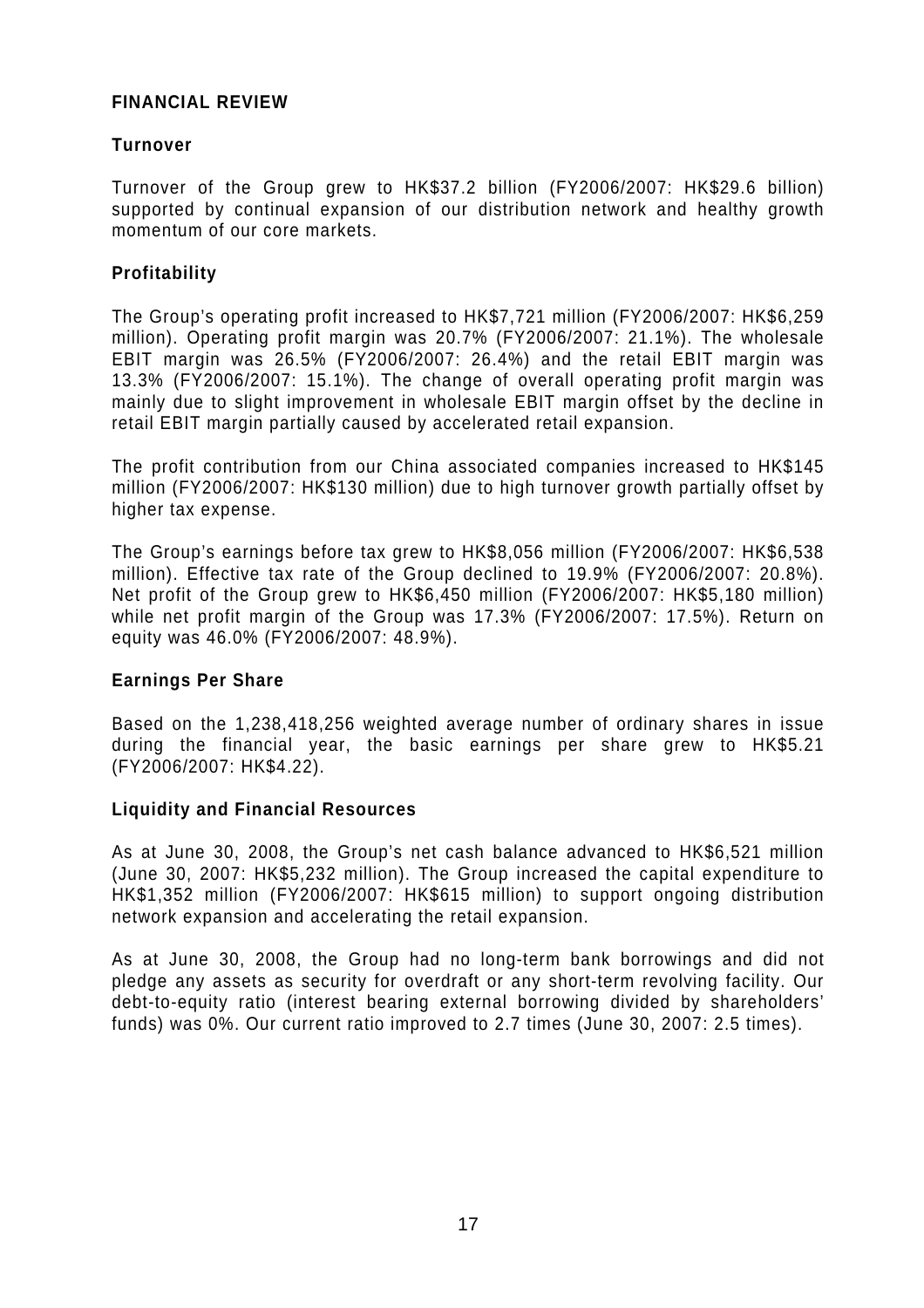# **Foreign Exchange Risk Management**

To minimize our foreign exchange exposure on sourcing costs for merchandise produced for Europe in Asia, most of the suppliers in Asia were asked to quote and settle in Euros. In addition, the Group entered into foreign exchange forward contracts with reputable financial institutions to hedge foreign exchange risk.

#### **HUMAN RESOURCES**

After converting to full-time position terms, the Group employed over 10,000 staff worldwide (June 30, 2007: 9,617) as at June 30, 2008. Remuneration packages that take into account of business performance, market practices and competitive market conditions are offered to employees in compensation for their contributions. In addition, share options and discretionary bonuses are also granted based on the Group's and individual's performances. Employees are connected through the Group's quarterly newsletters and global intranet.

#### **DIVIDENDS**

The Board is pleased to recommend the distribution of a final dividend of HK\$1.15 per share (FY2006/2007: HK\$1.00) and a special dividend of HK\$2.10 per share (FY2006/2007: HK\$1.48) for the year ended June 30, 2008. Subject to the approval of shareholders of the Company at the forthcoming annual general meeting, the dividends will be payable on or about Tuesday, December 16, 2008 to the shareholders whose names appear on the Registers of Members of the Company at close of business on Thursday, December 11, 2008. The relevant dividend warrants will be despatched to shareholders on or about Monday, December 15, 2008.

The total dividend, including the interim dividend paid and the proposed final and special dividends, represents a total full year dividend payout ratio of around 80% (FY2006/2007: 75.4%) of the earnings per share of the Group for the year ended June 30, 2008. The Board will continue to review the Group's financial position and capital needs every year in deciding its dividend recommendation going forward.

#### **PROSPECTS**

In view of adverse macro market conditions, although we expect the year ahead remains challenging, we will continue to position ourselves for long-term growth through careful planning and execution of our growth strategy. We target to maintain stable operating profit margins while continuing our efforts in growing across distribution channels and regions, focusing on expanding markets where there is high growth potential and low penetration. The Group expects stable growth in core markets and comparatively much faster growth in the rest of Europe and the overall growth to be in line with that of industry leaders.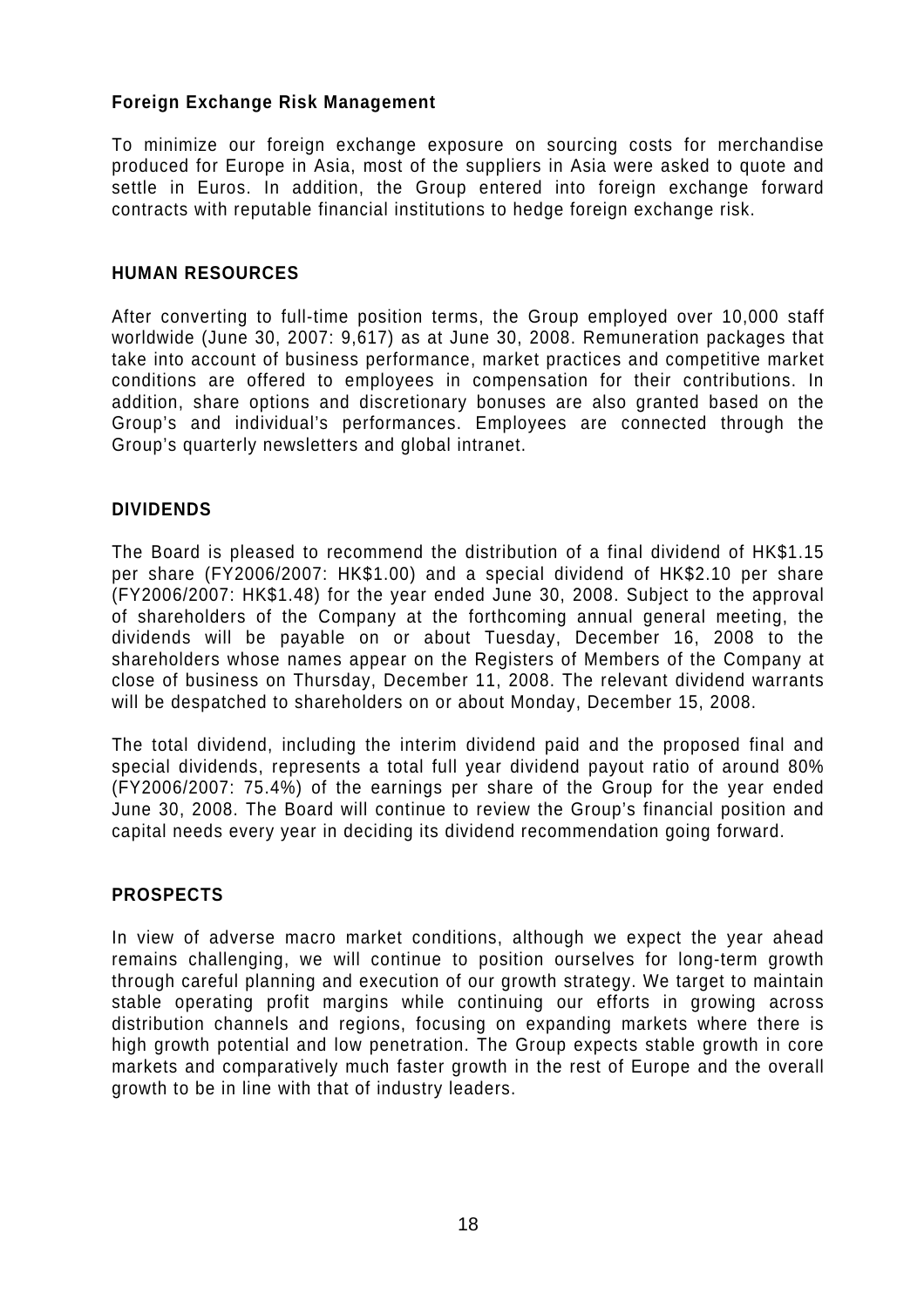We will continue to enhance our international presence through broadening our retail and wholesale distribution network. The Group intends to invest about HK\$1 billion to open over 130 new directly managed retail stores (gross), and over HK\$300 million in revamping existing stores to optimize the selling space and improve store layout.

In the new financial year, we intend to open over 20 edc standalone stores in Europe and Asia Pacific. Various promotional activities are planned for edc. For instance, in addition to sponsoring the MTV Europe Music Awards 2008 in Liverpool, U.K., the cooperation will be expanded to the sponsorship of the MTV Asia Awards in Malaysia. A co-branded MTV/edc line will be showcased in our stores around October and November 2008. edc club is planned to be launched in Asia Pacific to reward our loyal customers.

Geographically, we plan to open over 20, 10 and 5 new directly managed retail stores in Germany, Scandinavia and France respectively. Besides, our retail distribution network will also expand to Portugal, of which we expect its first directly managed retail store to be opened in winter 2008. In Asia Pacific, we target to open more flagship stores in the region in the future. Initially, one flagship store each is planned to open in Singapore and Hong Kong in the first half of the new financial year. In North America, the Group will continue to open new directly managed retail stores within investment budget.

The wholesale network will further expand in the new financial year and we target to increase the number of controlled-space wholesale point-of-sales by over 2,000 (gross). Majority of this new space will be located in Germany, Benelux, France and China. In Asia Pacific, we aim at accelerating wholesale sales growth in India, China and Middle East.

On product offerings, the Group will further develop the new de.corp line and continue to grow the edc product family, such as accessories and shoes. Moreover, we are making major quality uplift of Collection Women and Collection Men.

Around September and October 2008, Esprit will be celebrating its 40<sup>th</sup> anniversary with its employees and customers through various events. We have developed a special Celebration 68/08 look which conveys everything that Esprit has always represented: freshness, youth, spontaneity and sportiness. Throughout 2008, the shop windows of Esprit stores and wholesale partners will be decked out in an individual visual concept. The website and shopping bags will also feature the Celebration look. On the product side, there will be numerous Esprit Celebration 68/08 edition licensed products, from perfume to eyewear, socks and tights through to Esprit home products.

Our consistent performance enabled us to deliver an excellent track record of organic growth in both good and bad times. Although the macro environment is challenging, we maintain a positive outlook on our future and will continue to grow our business by expanding the geographical reach and strengthening our product offerings. With careful planning, disciplined execution and our financial strength, the Group remains confident to continue enhancing shareholders' return in future.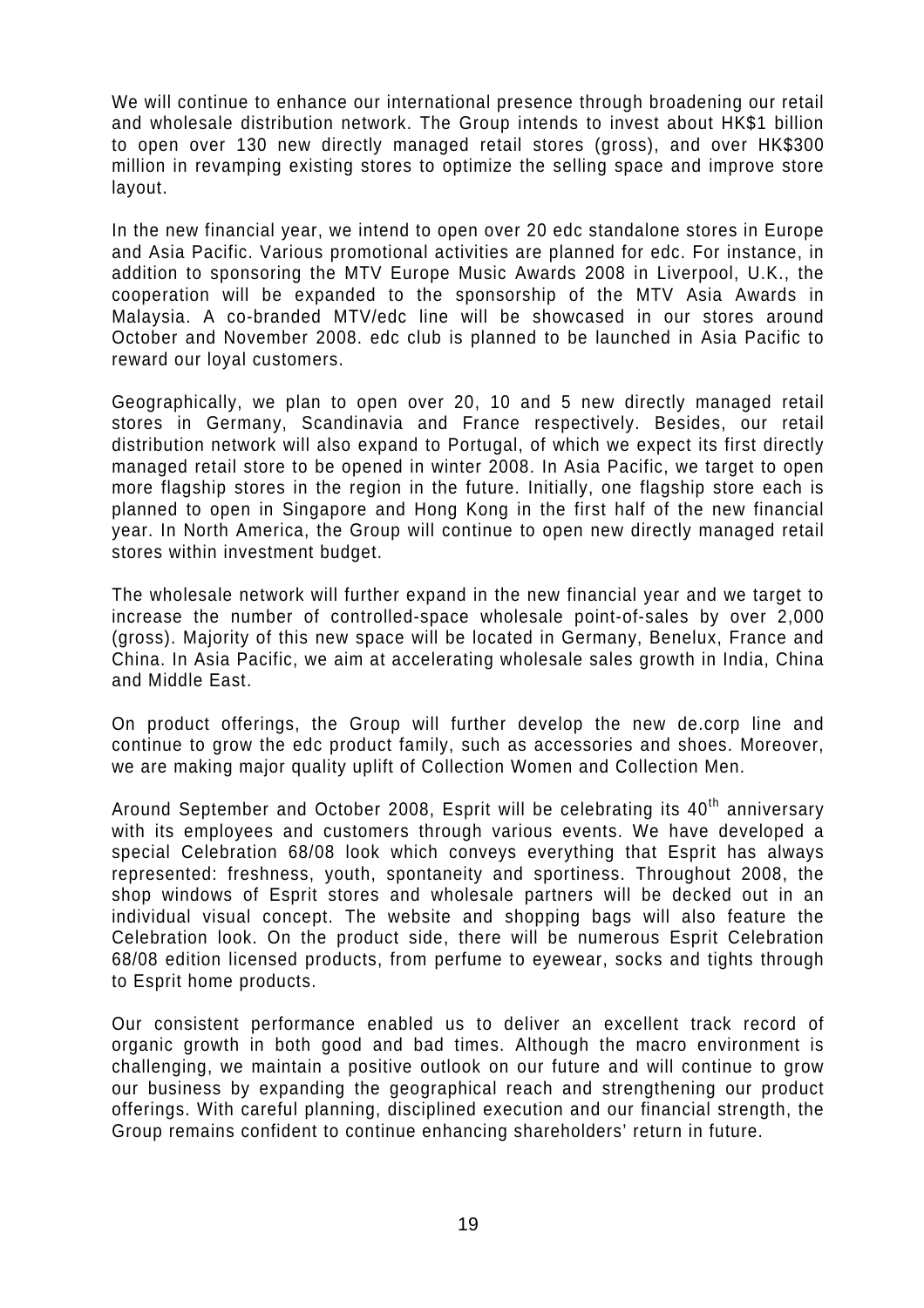# **CLOSURE OF REGISTERS OF MEMBERS**

The Registers of Members of the Company will be closed from Friday, November 28, 2008 to Thursday, December 11, 2008, both days inclusive, during which period no transfer of shares will be effected. In order to qualify for the final and special dividends mentioned above, all transfers accompanied by the relevant share certificates must be lodged with the Company's branch share registrar in Hong Kong, Tricor Secretaries Limited, at 26/F., Tesbury Centre, 28 Queen's Road East, Wanchai, Hong Kong not later than 4:00 p.m. on Thursday, November 27, 2008.

# **PURCHASE, SALE OR REDEMPTION OF THE COMPANY'S SHARES**

Neither the Company nor any of its subsidiaries have purchased, sold or redeemed any of the Company's shares during the year. The Company has purchased 2,615,500 shares of the Company's shares in July 2008 after the financial year end.

## **AUDIT COMMITTEE**

As required under the Rules Governing the Listing of Securities on The Stock Exchange of Hong Kong Limited (the "Listing Rules"), the Company has an Audit Committee comprising of five Non-executive Directors of the Company, four of whom are Independent Non-executive Directors of the Company. The Audit Committee has reviewed the accounting principles and practices adopted by the Group and has also discussed auditing, internal controls, and financial reporting matters including the review of the consolidated results of the Group for the year ended June 30, 2008.

#### **CORPORATE GOVERNANCE**

The Company has complied with the code provisions of Code on Corporate Governance Practices (the "Code") as set out in Appendix 14 of the Listing Rules throughout the year ended June 30, 2008, with the deviations as stated below:

Under the code provision A.2.1 of the Code, the roles of chairman and chief executive officer should be separated and should not be performed by the same individual. Mr. Heinz Jürgen Krogner-Kornalik, Group CEO, was unanimously elected by the Board as Chairman on December 5, 2006. The dual role arrangement is considered to be appropriate by the Board at the current stage of development of the Company and will be reviewed periodically.

Under the code provision A.4.1 of the Code, non-executive directors should be appointed for a specific term, subject to re-election. Non-executive directors of the Company have not been appointed for a specific term. However, under Bye-law 87 of the Company's Bye-laws, all Directors, including Non-executive directors of the Company, are subject to retirement by rotation and re-election in the annual general meeting of the Company and each Director is effectively appointed under an average term of 3 years.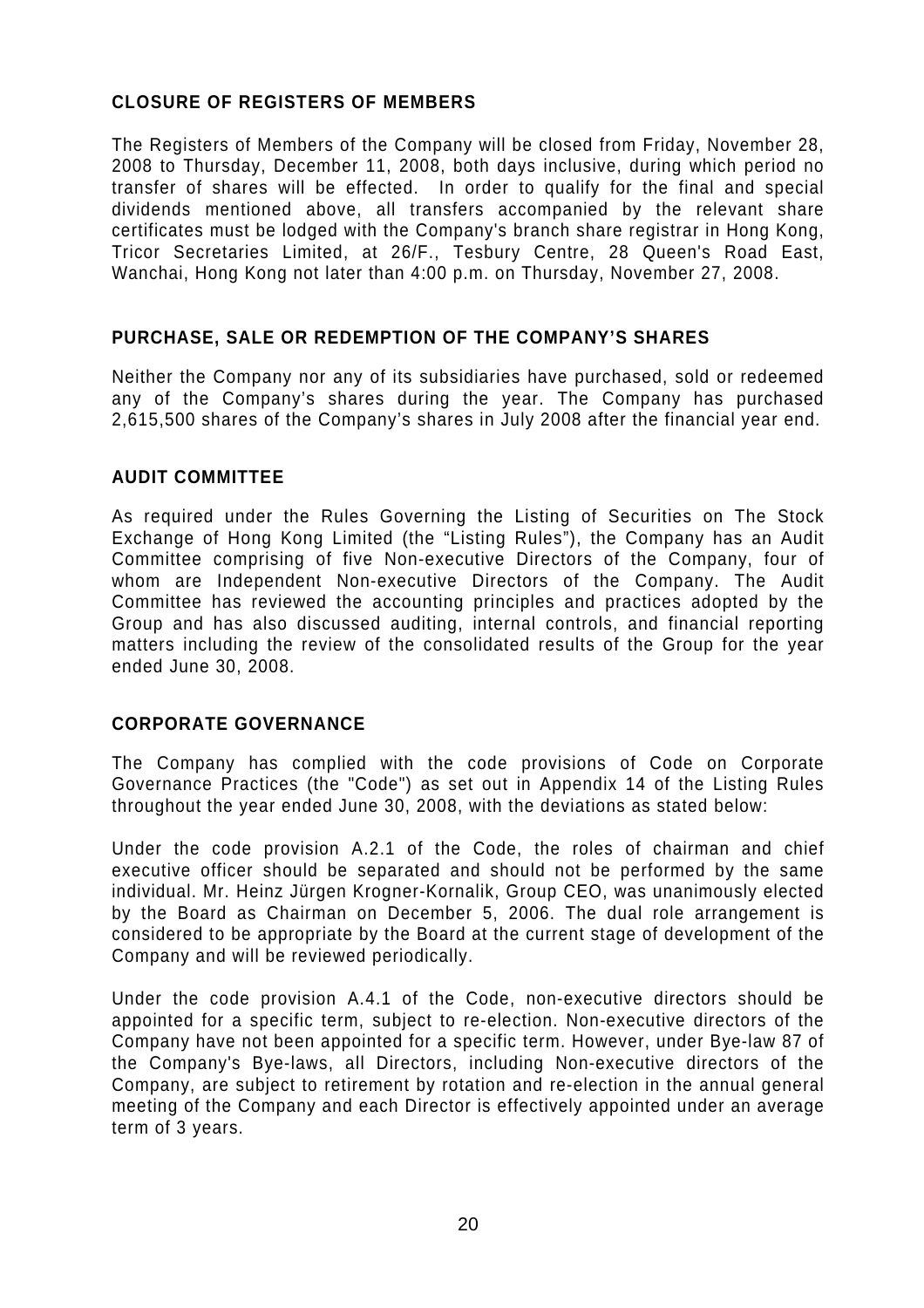The Company has strong commitment to act responsibly and therefore places a great deal of emphasis on ethical sourcing practices and enforces this belief with our suppliers and business partners. Social compliance audits are also performed regularly.

## **MODEL CODE FOR SECURITIES TRANSACTIONS BY DIRECTORS**

The Company has adopted a code of conduct regarding Directors' securities transactions on terms no less exacting than the required standard set out in the Model Code for Securities Transactions by Directors of Listed Issuers ("Model Code") as contained in Appendix 10 to the Listing Rules.

The Company has made specific enquiry with all Directors and all of them confirmed that they have complied with the required standard set out in the Model Code for the year ended June 30, 2008.

#### **GENERAL INFORMATION**

The consolidated financial statements of the Group for the year ended June 30, 2008 have been reviewed by the Audit Committee of the Company.

## **PUBLICATION OF FINAL RESULTS AND ANNUAL REPORT ON THE WEBSITE OF THE STOCK EXCHANGE OF HONG KONG LIMITED ("SEHK")**

The final results announcement is published on the websites of SEHK (http://www.hkex.com.hk) and the Company (http://www.espritholdings.com). The annual report will be despatched to the shareholders and will be available on the websites of SEHK (http://www.hkex.com.hk) and the Company (http://www.espritholdings.com) in due course.

### **BOARD OF DIRECTORS**

As at the date of this announcement, the Directors of the Company are:

| <b>Executive Directors:</b> | Mr. Heinz Jürgen KROGNER-KORNALIK (Chairman)<br>Mr. Thomas Johannes GROTE<br>Mr. Jerome Squire GRIFFITH                                                              |
|-----------------------------|----------------------------------------------------------------------------------------------------------------------------------------------------------------------|
| Non-executive Directors:    | Mr. Jürgen Alfred Rudolf FRIEDRICH                                                                                                                                   |
|                             | Independent Non-executive Directors: Mr. Paul CHENG Ming Fun (Deputy Chairman)<br>Mr. Alexander Reid HAMILTON<br>Dr. Hans-Joachim KÖRBER<br>Mr. Raymond OR Ching Fai |